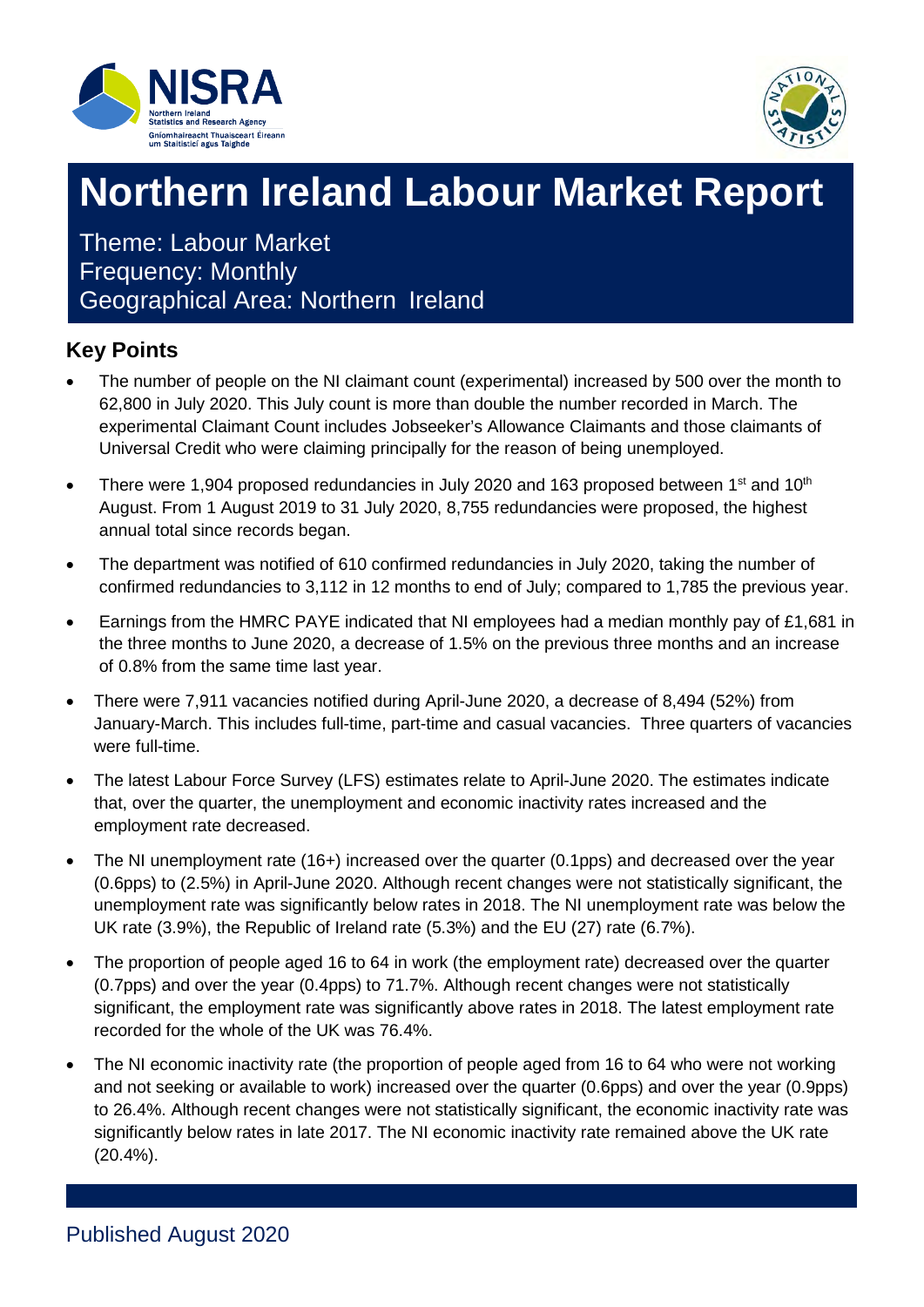### **Contents**

| 1. Summary of labour market statistics                               | 4               |
|----------------------------------------------------------------------|-----------------|
| Labour market summary table                                          | 4               |
| Infographic summary                                                  | $\overline{7}$  |
| Things users need to know                                            | 8               |
| Context<br>$\overline{\phantom{a}}$                                  | 9               |
| 2. Unemployment                                                      | 10              |
| LFS unemployment                                                     | 10 <sup>1</sup> |
| Claimant count (experimental)<br>$\qquad \qquad \blacksquare$        | 12              |
| Redundancies                                                         | 14              |
| 3. Employment                                                        | 17              |
| LFS employment                                                       | 17              |
| Average actual weekly hours                                          | 19              |
| Total actual weekly hours<br>$\overline{\phantom{a}}$                | 20              |
| <b>Quarterly Employment Survey (QES)</b><br>$\overline{\phantom{a}}$ | 21              |
| Vacancies<br>$\blacksquare$                                          | 23              |
| 4. Economic Inactivity                                               | 25              |
| LFS economic inactivity                                              | 25              |
| 5. Earnings                                                          | 27              |
| <b>HMRC PAYE Real Time Information</b>                               | 27              |
| Annual Survey of Hours and Earnings<br>$\qquad \qquad \blacksquare$  | 29              |
| <b>6. Further Information</b>                                        | 31              |
|                                                                      |                 |
| 7. Index of Tables                                                   | 36              |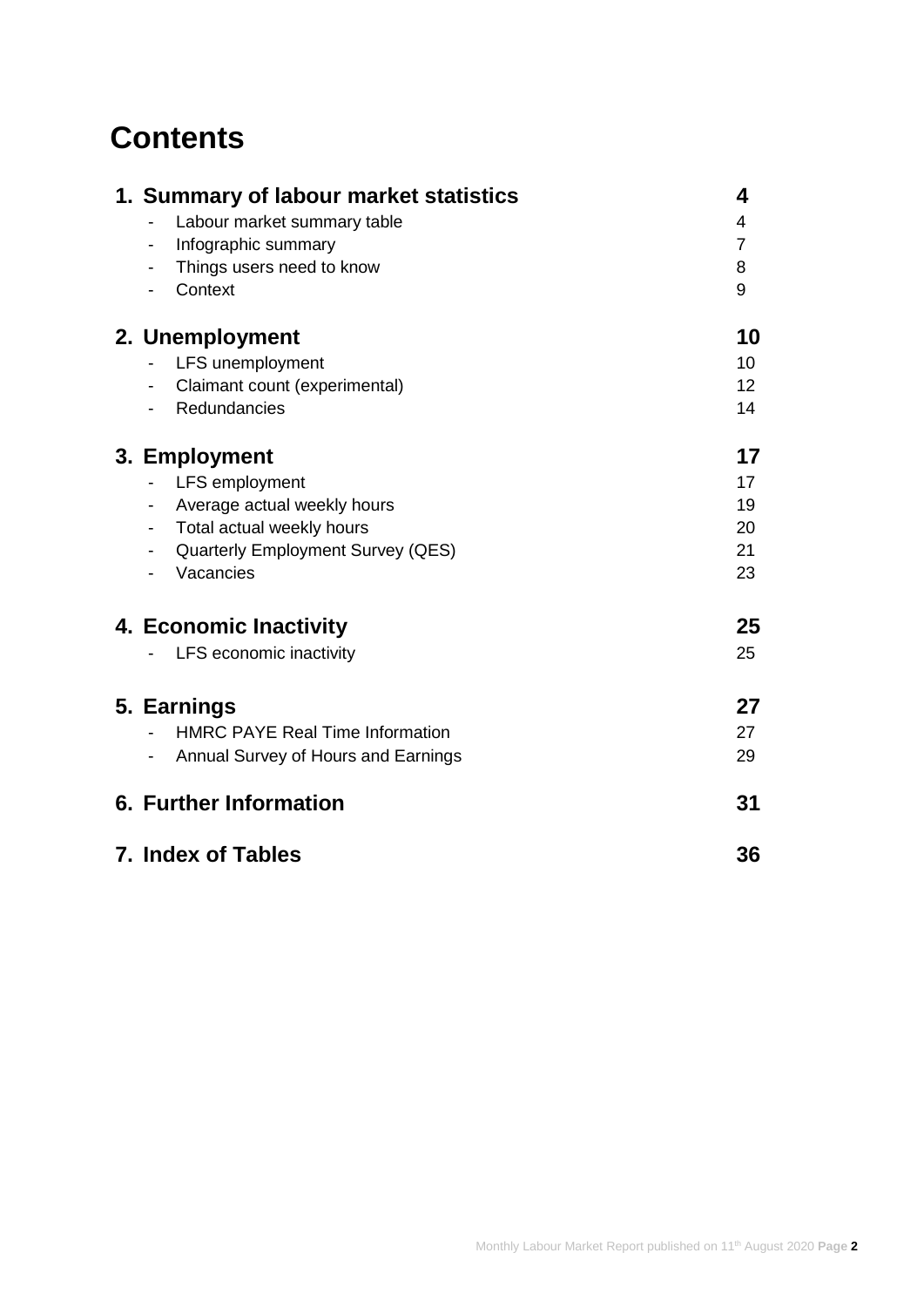

### **NATIONAL STATISTICS STATUS**

National Statistics status means that our statistics meet the highest standards of trustworthiness, quality and public value, and it is our responsibility to maintain compliance with these standards.

These statistics were designated as National Statistics in August 2010 following a full [assessment](https://uksa.statisticsauthority.gov.uk/wp-content/uploads/2015/12/images-assessment-report-29-assessment-of-labour-market-statistics-for-northern-ireland_tcm97-29491.pdf) against the [Code of Practice.](https://www.statisticsauthority.gov.uk/code-of-practice/) A [compliance check](https://www.statisticsauthority.gov.uk/correspondence/devolved-labour-market-compliance-check/) in March 2020 recommended the continued designation of the report as a National Statistic. These statistics were considered as part of a [wider assessment](https://www.statisticsauthority.gov.uk/publication/assessment-report-uk-employment-and-jobs-statistics/) of UK employment and jobs statistics.

Since the assessment by the UK Statistics Authority, we have continued to comply with the Code of Practice for Statistics, and have made the following improvements:

- Redesigned the Labour Market Report, providing more context to results by setting recent changes within context of longer term trends;
- Removed pre-release access to enhance trustworthiness, and brought forward the publication date as a result;
- Improved timeliness of [calendar quarter data](https://www.nisra.gov.uk/publications/quarterly-labour-force-survey-tables-august-2020) (ranging from 1 week to 3 months) by incorporating quarterly tables in the main Labour Market Report Publication
- Improved quality of the LFS data by boosting the sample size and improving precision around headline estimates
- Improved accessibility of labour market statistics by changing [publication practices](https://www.ons.gov.uk/news/statementsandletters/statementonchangingthereleasedatesofonsstatisticstoavoidpublicholidays) so that reports are [no longer released on public holidays.](https://www.nisra.gov.uk/publications/elms-publication-schedule) Temporarily changed [timing of](https://osr.statisticsauthority.gov.uk/covid-19-changes-to-statistics/)  [release](https://osr.statisticsauthority.gov.uk/covid-19-changes-to-statistics/) in line with change in ONS release practices in response to COVID-19.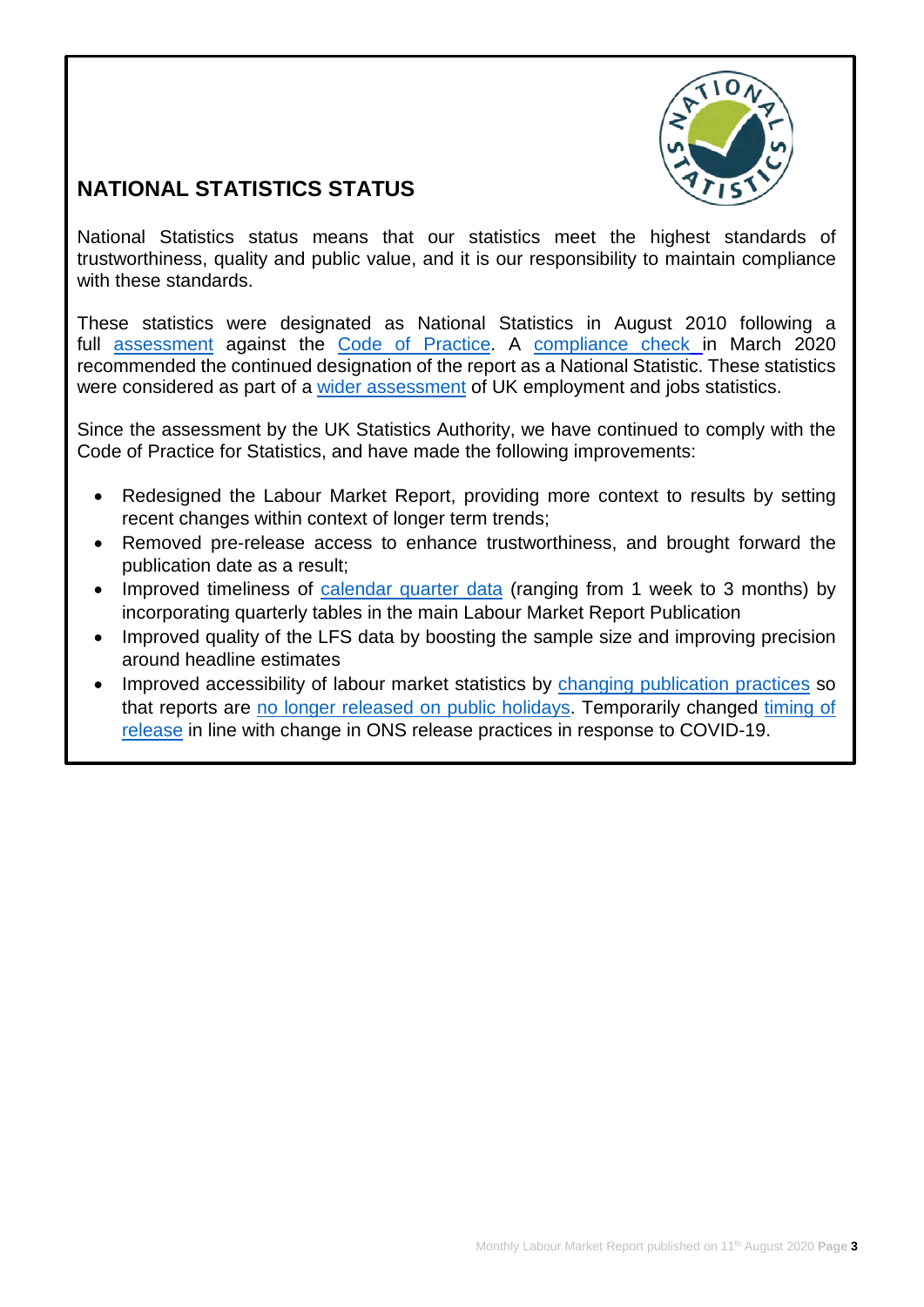# **1 Summary of Labour Market Statistics**

#### **Change over quarter**

Seasonally adjusted LFS estimates for Northern Ireland for the period April-June 2020 showed that, over the quarter:

- the unemployment rate increased by 0.1pps to 2.5%
- the employment rate decreased by 0.7pps to 71.7%
- the economic inactivity rate increased by 0.6pps to 26.4%

The number of vacancies notified to Department for Communities during April-June 2020 was:

• a decrease of 8,494 over the quarter to 7,911.

The seasonally adjusted experimental claimant count (Jobseeker's Allowance Claimants and those claimants of Universal Credit who were claiming principally for the reason of being unemployed) showed that in July 2020, there was:

• an increase of 500 over the month to 62,800.

Experimental earnings statistics from HMRC PAYE indicated that, in the three months to June 2020:

• median monthly pay for employees in NI was £1,681, a decrease of 1.5% (£25) over the quarter.

During July 2020 there were:

Ē

- 610 confirmed redundancies notified to the Department, higher than the previous month (40).
- $\bullet$  1,904 proposed redundancies, and a further 163 proposed in the current month to 10<sup>th</sup> August.

| <b>Table 1: Labour Market</b><br><b>Summary</b> |           | <b>Time Period</b> | Estimate<br>(95% Confidence<br>interval) | Change over quarter<br>(95% Confidence interval) | Change over year<br>(95% Confidence interval) |
|-------------------------------------------------|-----------|--------------------|------------------------------------------|--------------------------------------------------|-----------------------------------------------|
| Unemployment <sup>1</sup>                       |           | Apr-Jun 2020       | 22,000                                   | 1,000                                            | $-6,000$                                      |
|                                                 |           |                    | $(+/-6,000)$                             | $(+/-5,000)$                                     | $(+/-8,000)$                                  |
| Employment <sup>2</sup>                         |           | Apr-Jun 2020       | 870,000                                  | $-7,000$                                         | $-4,000$                                      |
|                                                 |           |                    | $(+/-21,000)$                            | $(+/-16,000)$                                    | $(+/-26,000)$                                 |
| Economically inactive <sup>2</sup>              |           | Apr-Jun 2020       | 583,000                                  | 8,000                                            | 16,000                                        |
|                                                 |           |                    | $(+/-21,000)$                            | $(+/-16,000)$                                    | $(+/-26,000)$                                 |
| Unemployment rate <sup>1</sup>                  |           | Apr-Jun 2020       | 2.5%                                     | 0.1pps                                           | $-0.6$ pps                                    |
|                                                 |           |                    | $(+/-0.6)$                               | $(+/-0.5)$                                       | $(+/-0.8)$                                    |
| Employment rate <sup>2</sup>                    |           | Apr-Jun 2020       | 71.7%                                    | $-0.7$ pps                                       | $-0.4$ pps                                    |
|                                                 |           |                    | $(+/-1.7)$                               | $(+/-1.2)$                                       | $(+/-2.1)$                                    |
| Economic inactivity rate <sup>2</sup>           |           | Apr-Jun 2020       | 26.4%                                    | 0.6pps                                           | 0.9pps                                        |
|                                                 |           |                    | $(+/-1.6)$                               | $(+/-1.2)$                                       | $(+/-2.0)$                                    |
| Vacancies <sup>3</sup>                          |           | Apr-Jun 2020       | 7,911                                    | $-8,494$                                         | $-10,696$                                     |
| Median Monthly pay <sup>4</sup>                 |           | Apr-Jun 2020       | £1,681                                   | $-E25$                                           | £13                                           |
|                                                 |           |                    | <b>Estimate</b>                          | Change over month                                |                                               |
| Experimental Claimant Count <sup>5</sup>        |           | <b>July 2020</b>   | 62,800                                   | 500                                              |                                               |
| Redundancies <sup>6</sup>                       | Confirmed | <b>July 2020</b>   | 610                                      | 570                                              |                                               |
|                                                 | Proposed  | <b>July 2020</b>   | 1,904                                    | $-569$                                           | <b>Download in excel</b>                      |

LFS data are seasonally adjusted. More information on confidence intervals is available on the NISRA website –  $Estimating and reporting uncertainty paper.$ 

<sup>3</sup> Monthly notified vacancies are all new vacancy positions notified to Department for Communities. All statistics are derived from data extracted from the Department for Communities Client Management System (CMS).<br><sup>4</sup> HMRC Pay As You Earn Real Time Information, Seasonally adjusted

 $5$  The number of claimants on 9<sup>th</sup> July, seasonally adjusted

 $6$  Redundancies in the calendar month, not seasonally adjusted.

Not statistically significant Not statistically significant Not statistically significant

<sup>&</sup>lt;sup>1</sup> People aged 16 and over. Unemployment rate = total unemployed as a proportion of the economically active.<br><sup>2</sup> Levels for all persons aged 16 and over, rates for working age (16-64).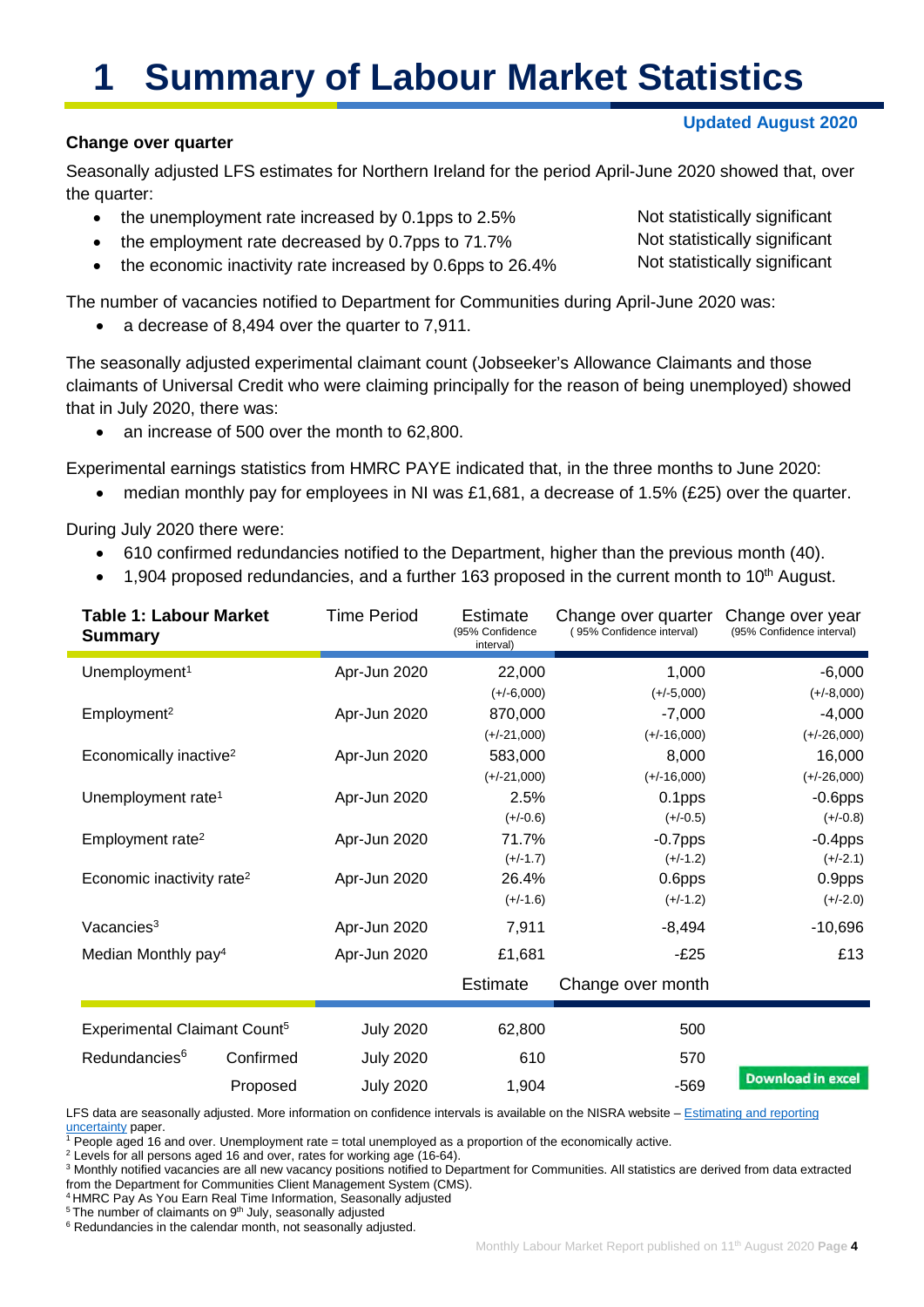#### **NI Labour Market Structure: Change over year**

Seasonally adjusted LFS estimates for Northern Ireland for the period April-June 2020 showed that over the year:

- the unemployment rate decreased by 0.6pps to 2.5%
- the employment rate decreased by 0.4pps to 71.7%
- the economic inactivity rate increased by 0.9pps to 26.4%

The number of vacancies notified to Department for Communities during April-June 2020 was:

• a decrease of 10,696 over the year to 7,911.

Experimental earnings statistics from HMRC PAYE indicated that, in the three months to June 2020:

median monthly pay for employees in NI was £1,681, an increase of 0.8% (£13) from the same period one year earlier.

Over the latest twelve month period there were:

- 3,112 confirmed redundancies, which was an increase of 74% from the previous year (1,785)
- 8,755 redundancies were proposed, an increase of 149% from the previous year (3,518) and the highest annual total since comparable records began.



#### **Figure 1: NI labour market structure (16+): change over year**

#### **UK summary**

Seasonally adjusted LFS estimates for the UK for the period April-June 2020 showed:

- the unemployment rate (3.9%) was unchanged over the quarter and the year
- the employment rate (76.4%) decreased by 0.2pps over the quarter and increased by 0.3pps over the year
- the economic inactivity rate (20.4%) increased by 0.2pps over the quarter and decreased by 0.4pps over the year

Not statistically significant Not statistically significant Not statistically significant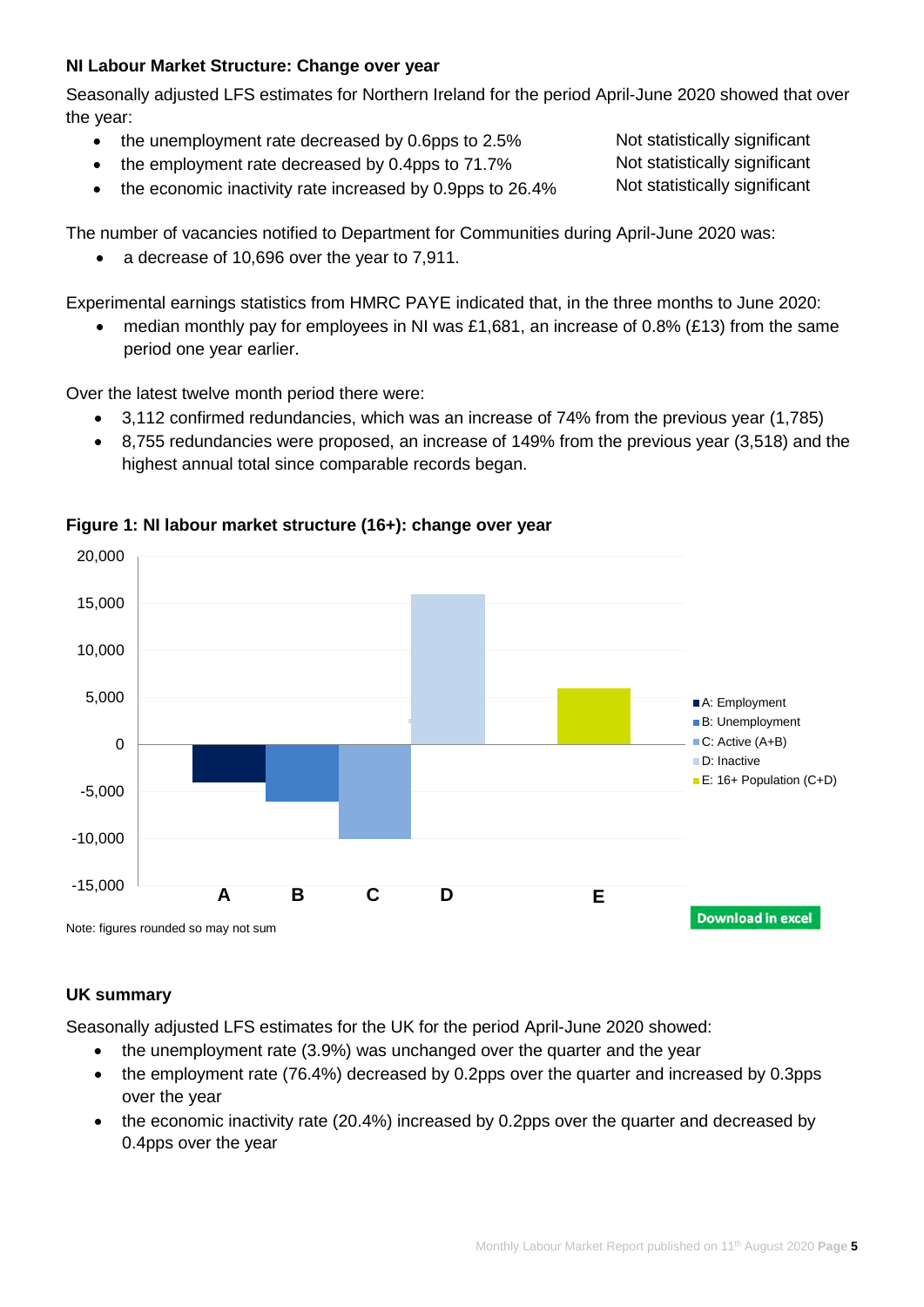#### **Commentary**

The Labour Force Survey estimates for April to June 2020 are based on interviews since lockdown.

The headline employment rate decreased over the quarter and the year, but at 71.7% remains relatively high and above rates in 2018. However, within those included in the employed total, 21% were temporarily away from work and 40% were working fewer than their usual hours. This has had a large impact on the number of hours worked across the economy; the average number of hours worked per week is now the lowest on record at 27.1 hours per week, a decrease of 6.8 hours per week or 20% over the year.

While the employment rate has decreased over the quarter the unemployment and economic inactivity rates have increased. The unemployment rate (those available and looking for work) increased marginally over the quarter but still remains one of the lowest rates on record. The economic inactivity rate increased over the quarter and year to April to June 2020.

Vacancy data showed a sizeable fall in demand for labour during the same period. The number of vacancies notified to the Department for Communities Jobs and Benefit Offices in April to June was less than half that in the previous quarter, with April showing the lowest number of vacancy postings since records began in 2014. Earnings for the same period fell by 1.5% to £1,681 on average per month.

More recent figures for July show a continuation of recent trends. The claimant count (experimental) remained above 60,000 in July, following similar levels in May and June. Counts above 60,000 were last seen during 2012 and 2013 and are more than double the number in March. In the month of July the number of proposed redundancies reached almost 2,000, following almost 2,500 in June, taking the number of proposed redundancies since the start of March above 6,000. July also saw more than 600 completed (confirmed) redundancies, the vast majority of which related to proposed redundancies between March and June.

**Further information is available on the NISRA - Economic and Labour Market Statistics website: [LMR Headline Tables.](https://www.nisra.gov.uk/publications/labour-market-report-august-2020)**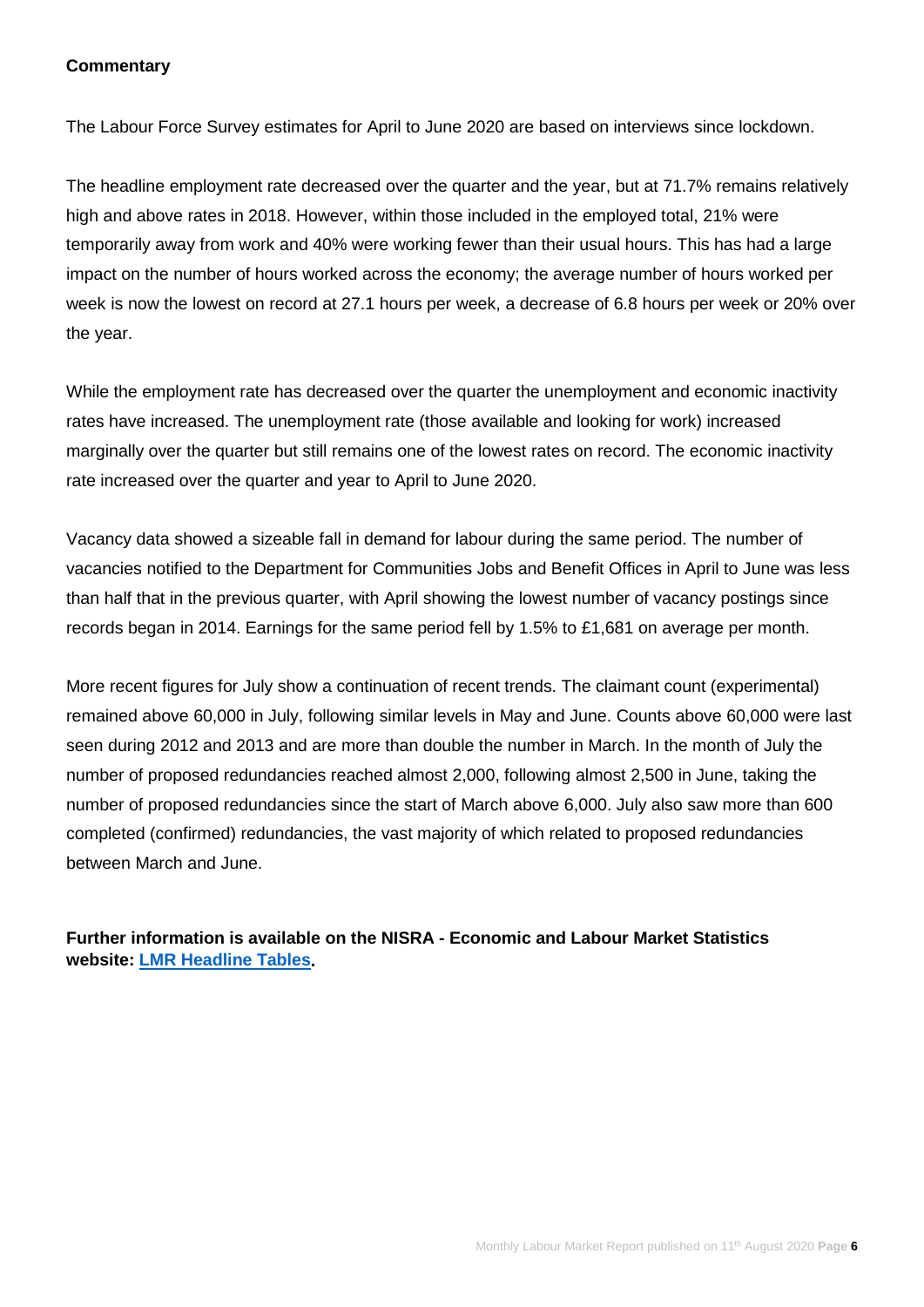## **April-June 2020**



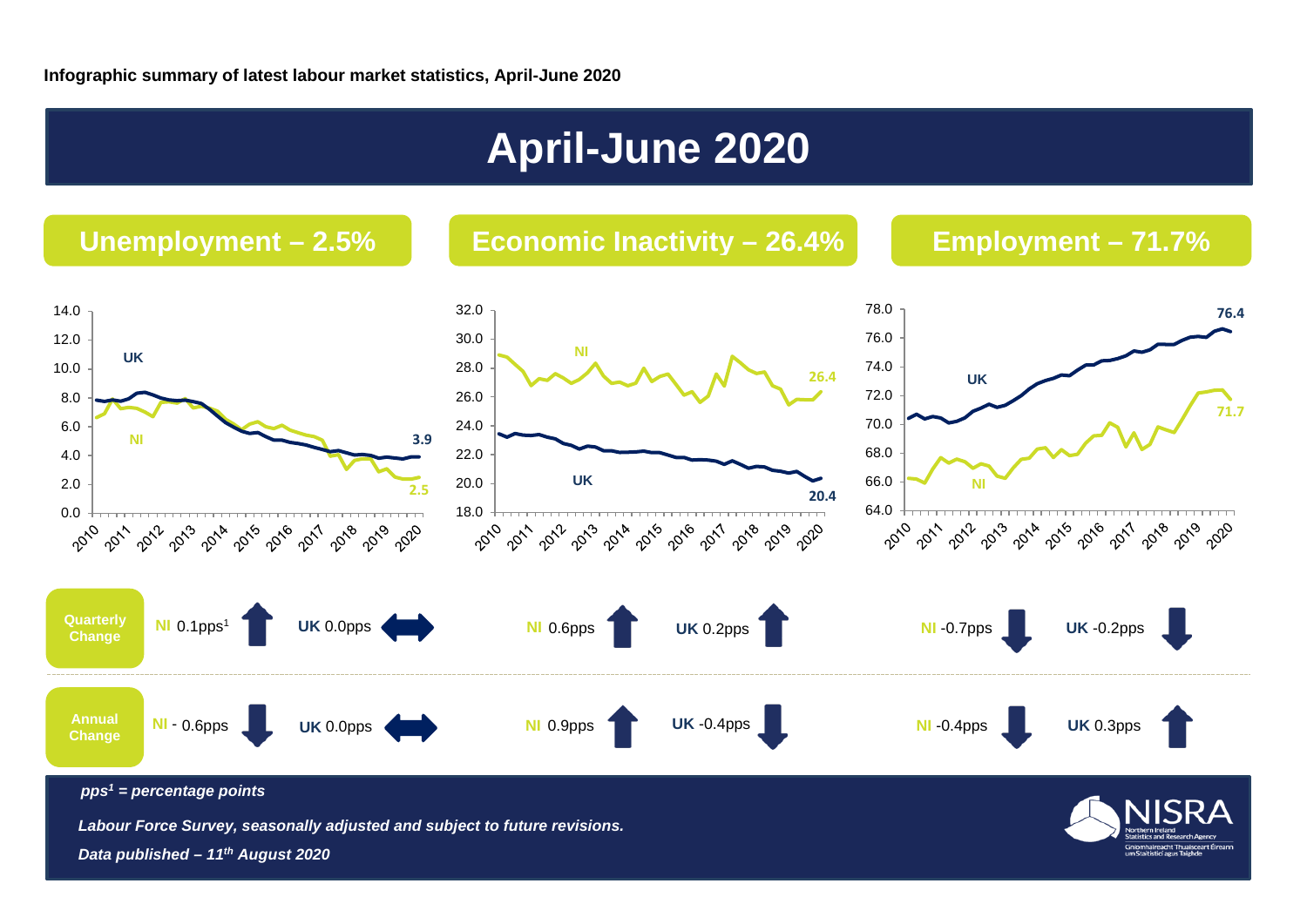#### **Things users need to know**

As part of an ongoing programme of work, quality parameters for release are being updated. Further information is available on the NISRA website in the [reporting reliability in user requested data guidance.](https://www.nisra.gov.uk/publications/labour-market-table-lookup) In section 2, estimates for youth unemployment and long term unemployment have been included for the April-June 2020 quarter in the report although they are based on relatively small survey numbers. As such, associated confidence intervals for these estimates are wide and comparisons over time and with other regions are not encouraged as differences are not likely to be statistically significant.

A quick guide to data source reference periods and key events is presented below.

The Labour Force Survey estimates for April to June 2020 are based on interviews since lockdown. NISRA suspended all face to face household interviews in the middle of March due to COVID-19. From April all LFS interviews were conducted by telephone. April-June data presented in the report are therefore the first estimates derived fully from telephone interviews. The resulting individual sample size (16+) for April-June 2020 was 15% lower than the previous quarter and 18% lower than the same quarter last year. This has had a marginal impact on the precision of the estimates (for example employment rate 95% confidence interval increased by 0.1 percentage points) from the January-March 2020 quarter.

This month's release includes analysis to help users understand movements in the labour market. An experimental estimate of 'Those temporarily away from work', is provided to help users understand the composition of the employment rate. Those furloughed under the Coronavirus Job Retention Scheme (CJRS) are included in estimates of 'temporarily away from work' and total employment. Although we cannot say definitively that any observed differences are directly due to people furloughed, or otherwise away from work due to the COVID-19 pandemic, it is likely to be the main driving factor for the change on the year. Early indications of the impact of the coronavirus on survey imputation methodology show that there is little impact from the use of existing methodology on the measure of employment (less than 0.1 percentage points). Measures relating to hours in this release understate the reduction in the actual number of hours worked by approximately 5 to 6%. Further information is available within [ONS's](https://www.ons.gov.uk/employmentandlabourmarket/peopleinwork/employmentandemployeetypes/bulletins/employmentintheuk/july2020) latest [Employment in the UK release.](https://www.ons.gov.uk/employmentandlabourmarket/peopleinwork/employmentandemployeetypes/bulletins/employmentintheuk/july2020)

Experimental statistics from HMRC Pay As You Earn system are included in today's release as well as the experimental [claimant count](https://www.nisra.gov.uk/statistics/labour-market-and-social-welfare/claimant-count) up to 9th July and [redundancy](https://www.nisra.gov.uk/statistics/labour-market-and-social-welfare/redundancies) data for July and August to date. Although these sources provide more up-to-date indicators of the Labour Market, users should continue to note the experimental nature of the claimant count and earnings data. This means the data series are still in their development stage and as such revisions are expected. In addition, redundancy notifications, although a useful indicator, provide an incomplete picture of the total number of redundancies in the economy as they relate to collective redundancies (redundancies of 20 or more).



#### **Data source reference periods and key dates**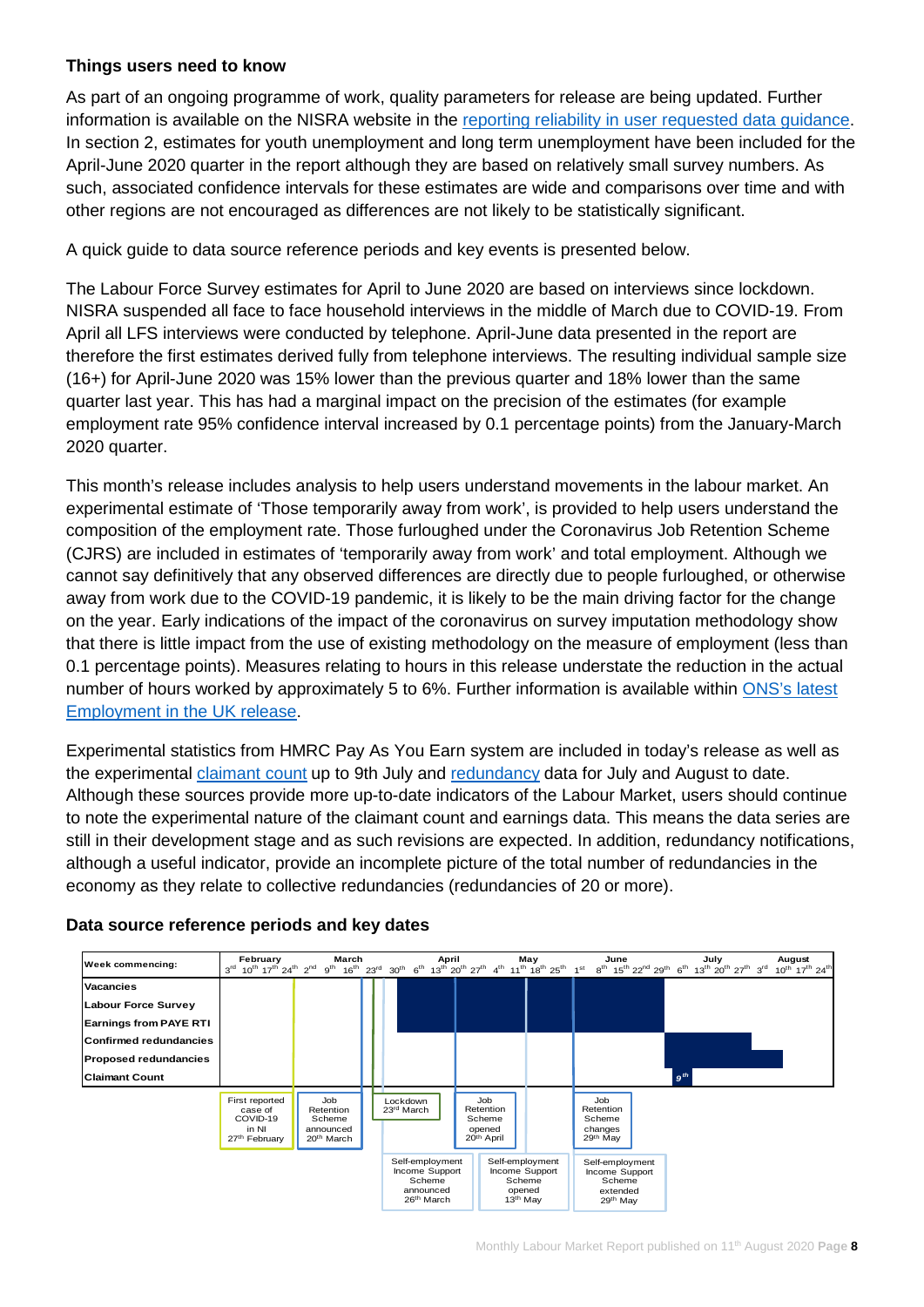#### **Context**

The LMR is a monthly overview of Northern Ireland key labour market statistics. It includes figures from the Labour Force Survey (LFS), the Quarterly Employment Survey, the Annual Survey of Hours and Earnings, claimant count, redundancies counts and vacancies data. More information about the data sources can be found in Section 6. Where available, comparative UK data (produced by the ONS) have been included. The latest labour market statistics are available on the [ONS website.](http://www.ons.gov.uk/ons/taxonomy/index.html?nscl=Labour+Market)

A recent Labour Market Outputs consultation [\(Labour Market Statistics User Engagement page\)](https://www.nisra.gov.uk/statistics/labour-market-and-social-welfare/labour-market-statistics-user-engagement) showed labour market statistics are used for policy monitoring and research, academic and private sector research, service planning and delivery. Key users of Northern Ireland labour market statistics include government departments, in particular the Department for the Economy (DfE), which uses the statistics to design and monitor the impact of economic and labour market policy. Other Government departments such as the Executive Office, the Department of Finance (DoF) and the Department of Agriculture, Environment and Rural Affairs (DAERA), as well as bodies such as Invest NI and Belfast City Council, regularly require specific [ad hoc](https://www.nisra.gov.uk/statistics/labour-market-and-social-welfare/user-requested-data) labour market analysis in order to monitor policies for example, equality and employment. In addition, significant 'non-governmental' users of labour market statistics (including the media, banks, academics, private consultants and the general public) use the data primarily for reporting or researching the performance of the economy in general. Labour market statistics attract widespread media coverage, with a number of broadcasters publishing articles on the labour market on a monthly basis, generally on the day of publication of the LMR.

Labour market statistics feature in the [DfE Economic Commentary,](https://www.economy-ni.gov.uk/publications/dfe-economic-commentary) which provides an overview of the state of the Northern Ireland economy, in context with the UK and Republic of Ireland. The most up-todate official statistics on the economy and labour market are available on the [Economic Overview section](https://www.nisra.gov.uk/statistics/nisra-economic-and-labour-market-statistics-elms/economic-overview) of the NISRA website. More information on the production of LFS outputs in general can be found in the  $\frac{\text{Background information} - \text{LFS}}{\text{section}}$  of the NISRA website.

Further information on using labour market statistics can be found on the Office for National Statistics (ONS) website:

- **[Guide to Labour Market Statistics](https://www.ons.gov.uk/employmentandlabourmarket/peopleinwork/employmentandemployeetypes/methodologies/aguidetolabourmarketstatistics)**
- **Glossary**

Ad–hoc data requests related to the labour market impacts of coronavirus and associated schemes are added to the [COVID-19 related analysis](https://www.nisra.gov.uk/statistics/labour-market-and-social-welfare/covid-19-related-analysis) section of the NISRA website.

For more on how COVID-19 has impacted the production of statistics please see the [COVID-19 and the](https://www.nisra.gov.uk/news/covid-19-and-production-statistics)  [production of statistics](https://www.nisra.gov.uk/news/covid-19-and-production-statistics) section on the NISRA website and a[n ONS Statement](https://www.ons.gov.uk/news/statementsandletters/ensuringthebestpossibleinformationduringcovid19throughsafedatacollection) on ensuring the best possible information during COVID-19 through safe data collection.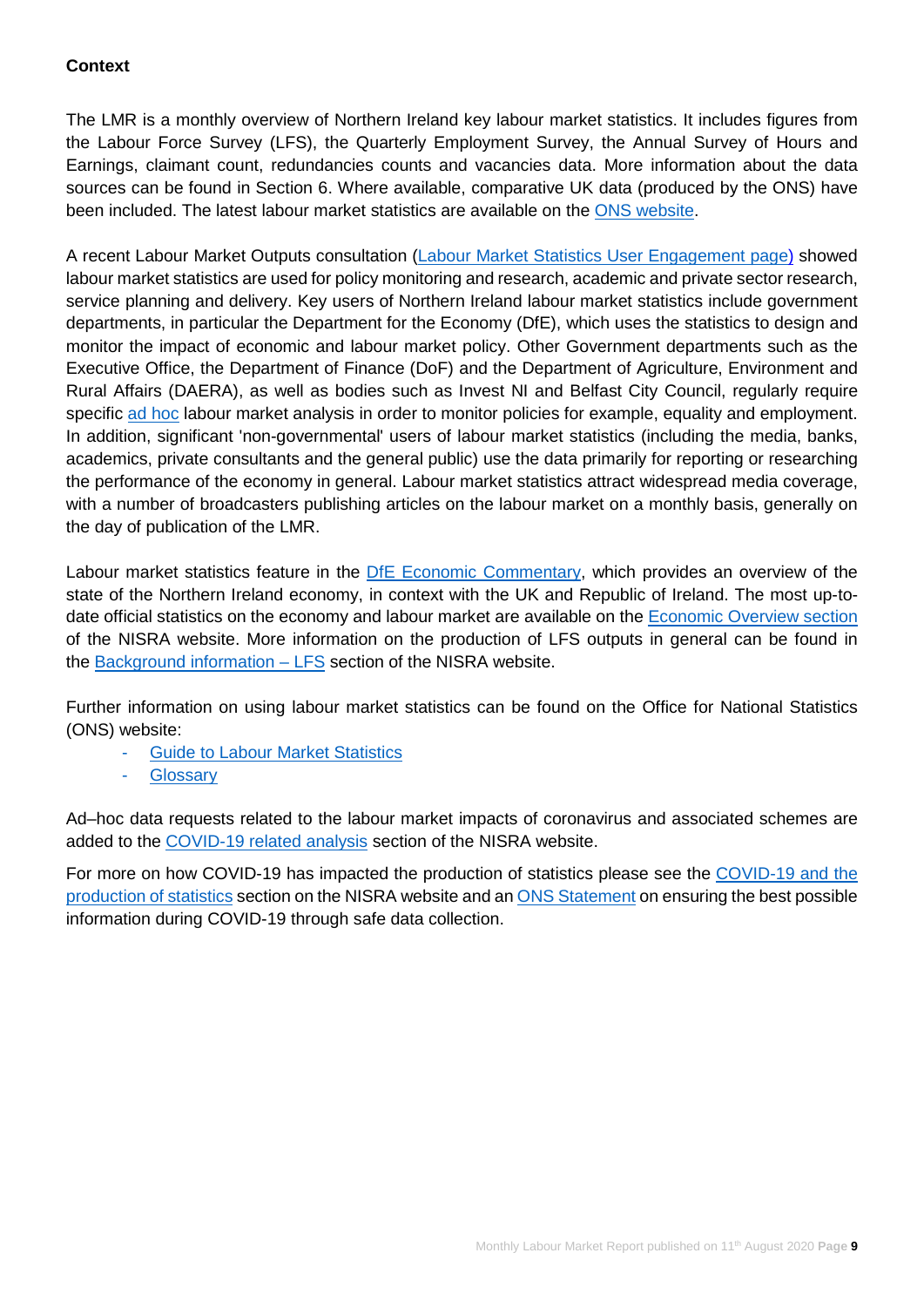## **2** Unemployment Updated August 2020

#### **Labour Force Survey**

The Labour Force Survey (LFS) is a household sample survey carried out by interviewing individuals about their personal circumstances and work. It provides a rich source of information on the labour force using internationally agreed definitions. Estimates are subject to sampling error (see section 6 and the [Estimating](https://www.nisra.gov.uk/system/files/statistics/Labour%20Force%20Survey%20-%20Estimating%20and%20reporting%20uncertainty.pdf)  [and Reporting Uncertainty](https://www.nisra.gov.uk/system/files/statistics/Labour%20Force%20Survey%20-%20Estimating%20and%20reporting%20uncertainty.pdf) paper for details).

**LFS unemployment:** The International Labour Organisation (ILO) defines unemployed as those aged 16+ without a job who were able to start work in the two weeks following their LFS interview and had either looked for work in the four weeks prior to interview or were waiting to start a job they had already obtained.

**Long-Term Unemployment:** those who have been unemployed for 12 months or more.

**Youth Unemployment:** unemployed people aged 16-24 years.

#### **Key Findings**

- **LFS unemployment rate for April to June in NI increased over the quarter and decreased over the year to 2.5%.**
- **The NI unemployment rate has remained below the UK rate since mid-2017**
- **The UK unemployment rate is estimated at 3.9%**



#### **Figure 2: Seasonally adjusted unemployment rate (16+), Apr-Jun 2005 to Apr-Jun 2020**

Figure 2 shows unemployment rates on the current 3 month rolling average for NI and the UK over the last 15 years. The unemployment rate in NI reached 8% in the first quarter of 2013 and is now at one of the lowest rates at 2.5% in April-June 2020. This is in line with the recent trends in the UK unemployment, where the rate is at one of its lowest points of 3.9% in April-June 2020. The NI unemployment rate has been below the UK rate since mid-2017.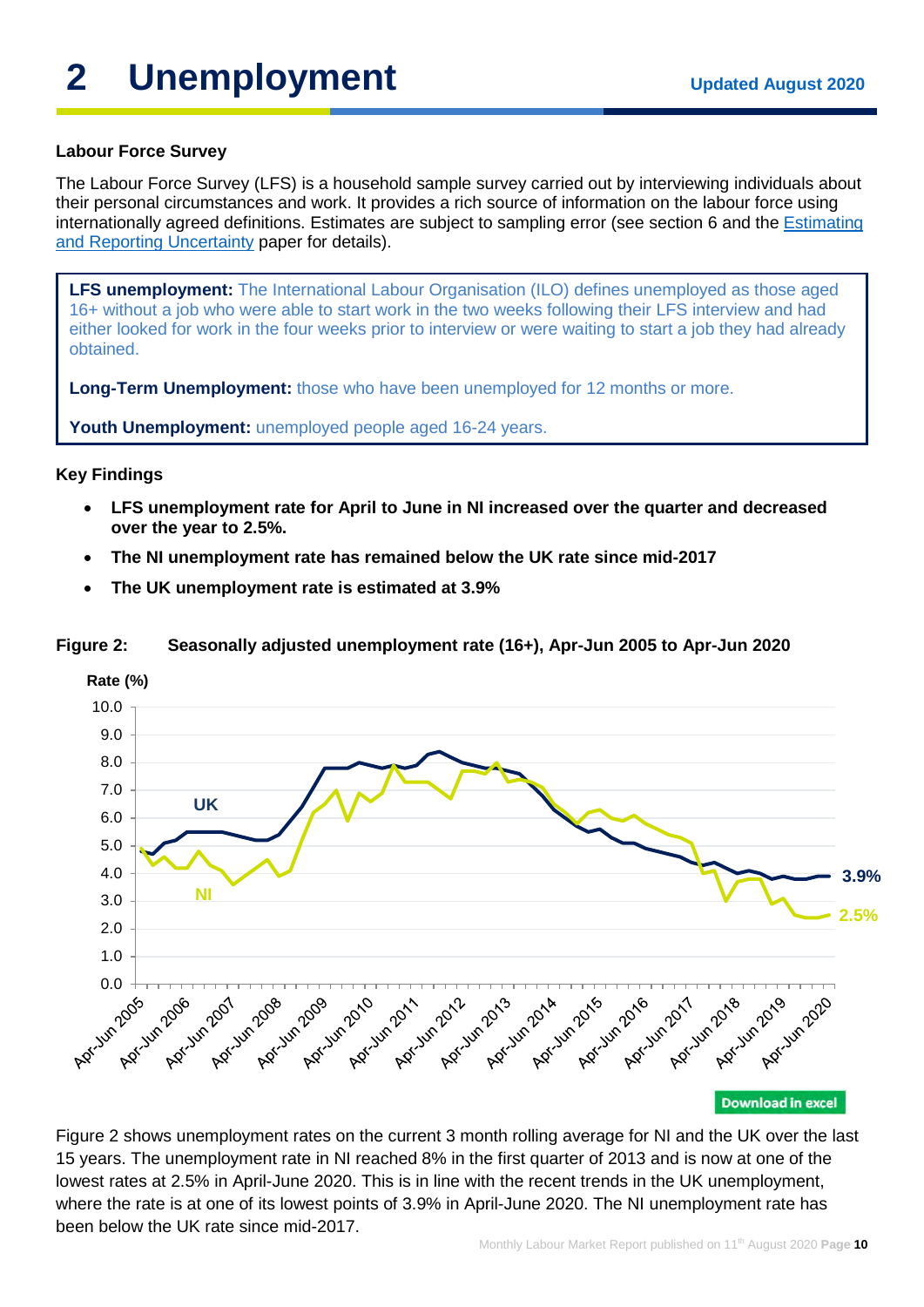#### **LFS unemployment**

The unemployment rate (16+) for the period April-June 2020 was estimated at 2.5%, this was:

- an increase of 0.1pps over the quarter
- a decrease of 0.6 pps over the year

The number of unemployed persons aged 16+ was estimated at 22,000, which was:

- up 1,000 from last quarter
- down 6,000 from the same period last year

#### **UK regional and international LFS comparisons**

The most recent NI unemployment rate (2.5%) was:

- below the overall UK average rate (3.9%)
- the lowest rate among the twelve UK regions
- below the European Union (27) rate (6.7%) for May 2020 and the Republic of Ireland rate (5.3%) for June 2020

#### **Long-term and youth unemployment\***

In April-June 2020, the percentage of unemployed who have been unemployed for 1 year or more (longterm) was 30.7% in NI and 17.3% in the UK. The youth unemployment rate was 5.6% in NI and 12.4% in the UK.

\*Please note that estimates for both long-term and youth unemployment for Northern Ireland are based on a smaller sample size. This may result in less precise estimates which should be used with caution, in particular when comparing with other regions or over time.

#### **Further information is available on the NISRA - Economic and Labour Market Statistics website: [LFS unemployment](https://www.nisra.gov.uk/statistics/labour-market-and-social-welfare/labour-force-survey)**

#### **Comparison between LFS Unemployment and the Experimental Claimant Count**

LFS is a sample survey and is conducted to International Labour Organisation (ILO) definitions. It provides the official unemployment measure in NI with a time lag of six weeks between the end of data collection and publication of estimates. The experimental claimant count is a measure of the number of people claiming benefits principally for the reason of being unemployed and is derived from Jobs and Benefits Offices systems. Statistics derived from it are influenced by changes to benefit system, such as the introduction of Universal Credit. It is a timelier labour market indicator than measures produced from the LFS, with estimates published one month after the claimant count date.

There is a similar overall trend between LFS unemployment and the claimant count for most of the twenty year period from 2000 – 2020. The most recent figures, however, show a clear divergence and highlights the difference in methodology and definitions between the two measures. One important difference contributing to the most recent divergence is that those furloughed under the Coronavirus Job Retention Scheme would be included within the LFS employment estimates as 'temporarily away from work', and not the LFS unemployed estimates. In contrast, those who are furloughed could potentially be included within the Universal Credit 'searching for work' conditionality and therefore be counted within the experimental claimant count.

A fuller user guide setting out the differences between the experimental claimant count and the LFS unemployment is available [from](https://www.nisra.gov.uk/publications/differences-between-ilo-unemployment-and-claimant-count) the [differences between the ILO unemployment and claimant count page](https://www.nisra.gov.uk/publications/differences-between-ilo-unemployment-and-claimant-count) on the NISRA website.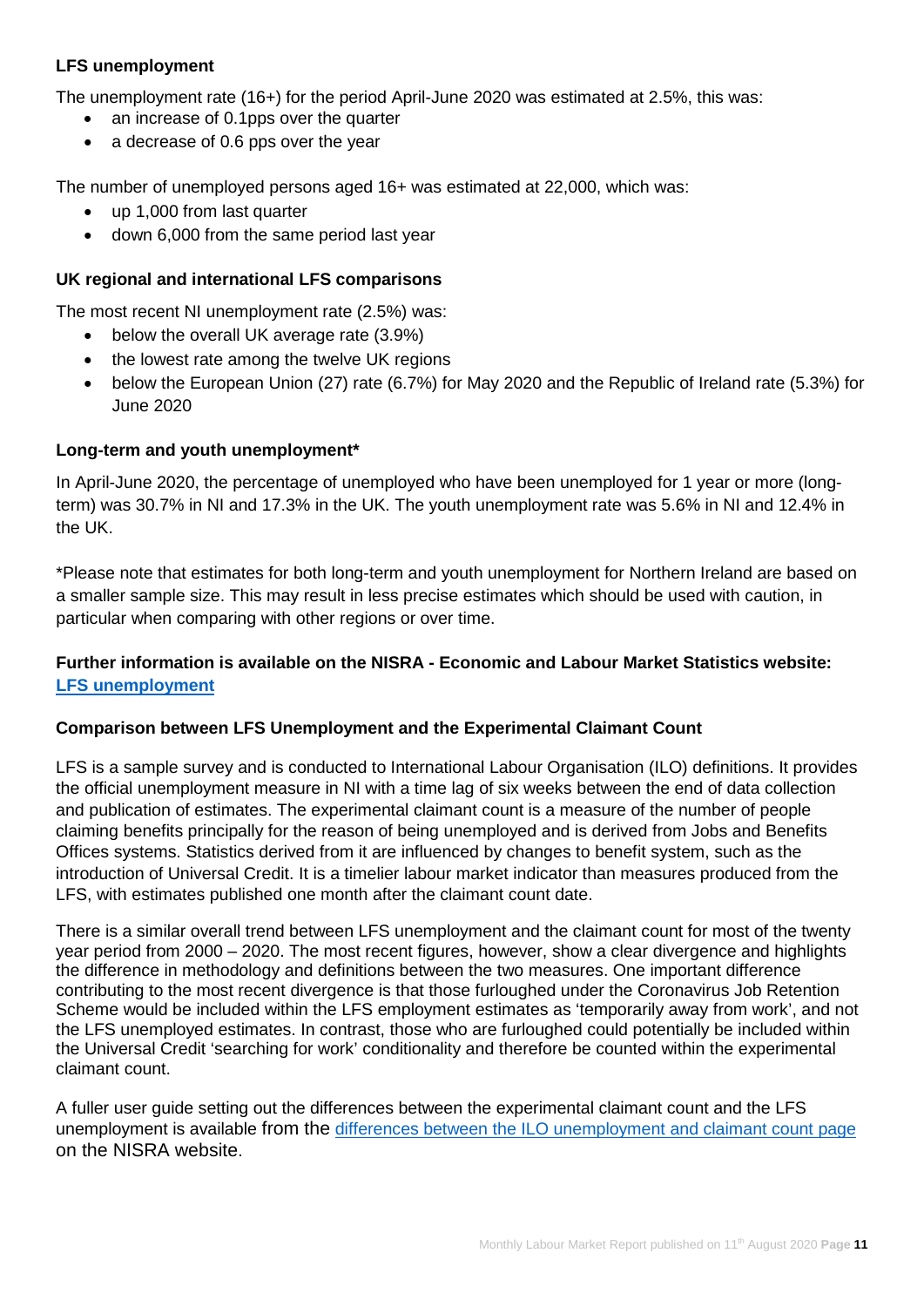#### **Claimant count (experimental)**

The claimant count is an administrative data source derived from Jobs and Benefits Offices systems, which records the number of people claiming unemployment-related benefits.

**Claimant count (experimental):** consists of all people claiming Jobseeker's Allowance (JSA) plus out-of-work Universal Credit (UC) claimants who were claiming principally for the reason of being unemployed. They must declare that they are out of work, capable of, available for and actively seeking work during the week in which their claim is made. *The most recent reference date was 9th July.*

**Universal Credit:** Universal Credit was rolled out in NI for new claims of six benefits, including incomebased JSA, on a phased geographical basis between September 2017 and December 2018.

**Percentage of workforce:** the number of claimants as a percentage of workforce jobs plus claimants. Workforce jobs are the sum of employee jobs, self-employment jobs, HM Forces, and governmentsupported trainees. This measure is only available at the NI level.

#### **Key Findings**

- **NI claimant count (experimental) increased over the month by 500 (0.9%) to 62,800**
- **In July 2020, 6.8% of the NI workforce were recorded on the claimant count**

**Figure 3: Seasonally adjusted claimant count (experimental) monthly rates, July 2005 - July 2020**



In March 2018 the NI claimant count measure changed from one based solely on Jobseekers Allowance (JSA) to an experimental measure based on JSA claimants and out-of-work Universal Credit (UC) claimants who were claiming principally for the reason of being unemployed. Those claiming unemployment-related benefits (either UC or JSA) may be wholly unemployed and seeking work, or may be employed but with low income and/or low hours, that make them eligible for unemployment-related benefit support. Under UC a broader span of claimants became eligible for unemployment-related benefit than under the previous benefit regime.

The recent increases in claimant count can largely be attributed to the increase in the numbers of people becoming unemployed or having their hours reduced, resulting in very low earnings below the administrative earnings threshold. There may be some persons, previously not eligible for UC due to partner earnings, now eligible as a result of work allowance increases who would now be included within the count. Estimates to identify the extent to which each group has contributed to the increase in claimant count are not available for NI.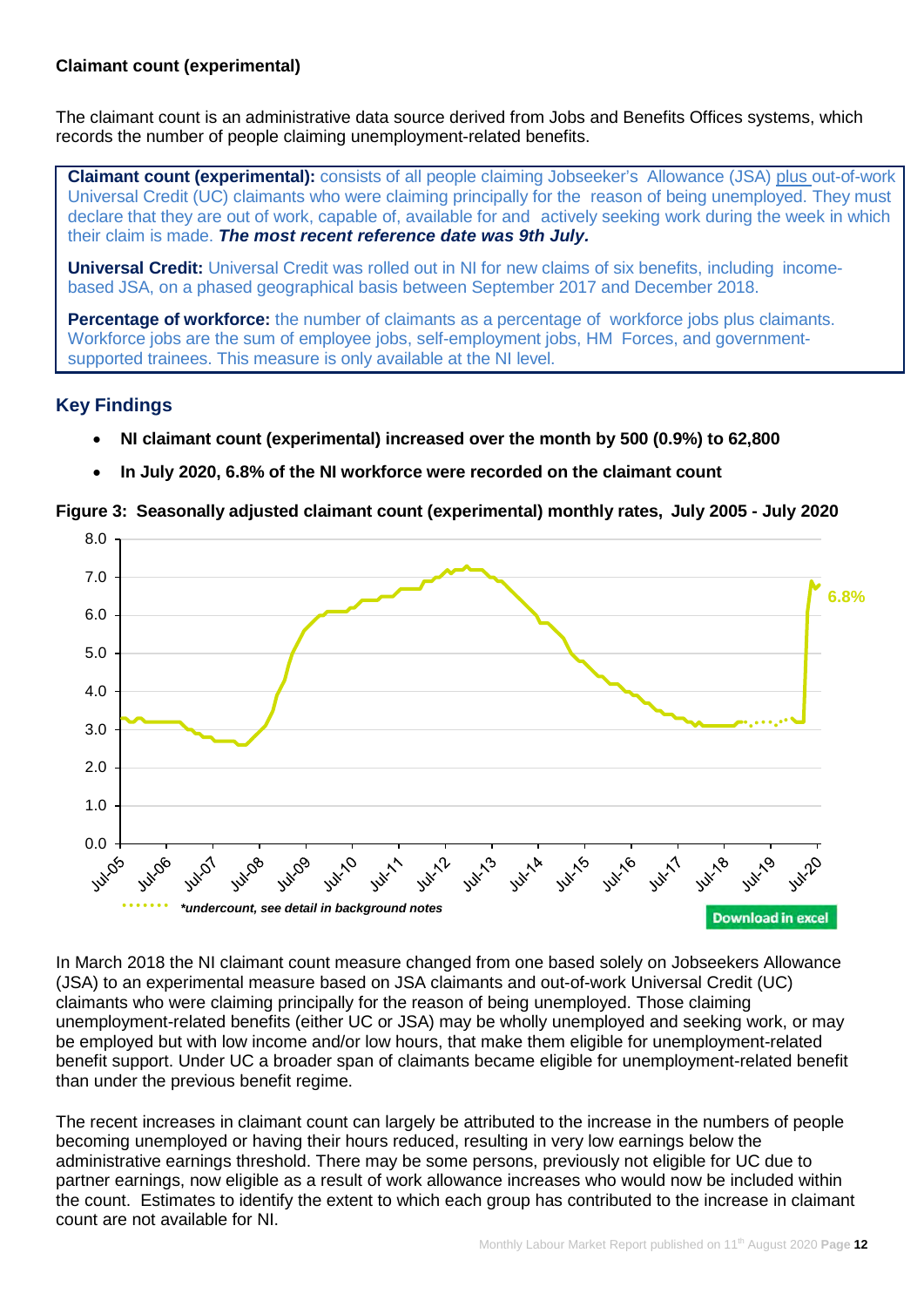In July 2020, 62,800 people were recorded on the NI Claimant Count. This is the third consecutive month where the number of claimants has exceeded 60,000 and is more than double the count in March. Claimant counts since May have been similar to levels and rates seen in 2012 and 2013.

#### **Claimant count (experimental) unemployment**

The NI seasonally adjusted claimant count stood at 62,800 (6.8% of the workforce) in July 2020, representing:

- an increase of 500 (0.9%) from last month's revised total
- an increase of 0.9% in males and 0.8% in females
- a 0.1pps increase in the workforce claimant count rate over the month
- an increase of 33,000 since March.

The UK seasonally adjusted claimant count increased by 3.6% over the month to 2,688,700 (7.5%).



### **Figure 4: Claimant count rate by Council Area, July 2020**

The Council Area comparison using claimant count data unadjusted for seasonality found that:

- the highest claimant count rates were in Derry City and Strabane (7.4%) and Belfast (6.6%).
- the lowest claimant count rates were in Lisburn and Castlereagh (3.8%) and Antrim and Newtownabbey and Fermanagh and Omagh (4.4%).

Annual and monthly claimant count data are available on the NINIS website in the form of interactive maps for **[Parliamentary Constituency](https://www.ninis2.nisra.gov.uk/InteractiveMaps/Labour%20Market/Claimant%20Count%20Monthly%20Averages%20AA/atlas.html)** and **[Council Area](http://www.ninis2.nisra.gov.uk/InteractiveMaps/Labour%20Market/Claimant%20Count%20Monthly%20Averages%20LGD2014/atlas.html)**.

**Further details on the experimental claimant count are available on the NISRA - Economic and Labour Market Statistics website: [Claimant](https://www.nisra.gov.uk/statistics/labour-market-and-social-welfare/claimant-count) Count**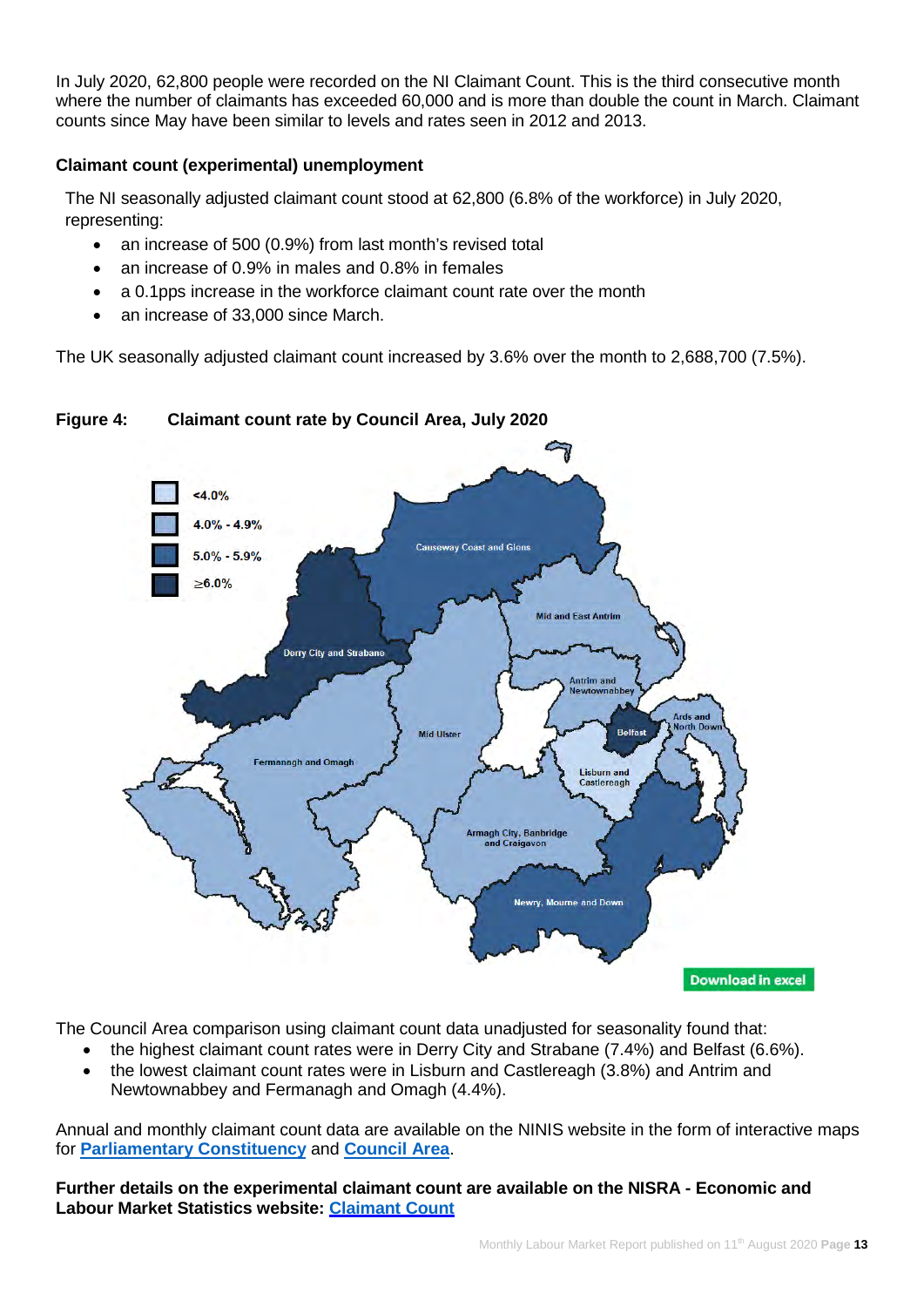#### **Redundancies**

Under the Employment Rights (Northern Ireland) Order 1996 (Amended 8 October 2006) companies are only legally required to notify the Department of impending redundancies of 20 or more employees. Companies who propose less than 20 redundancies are not included in the statistics. As a result, the figures provided are likely to be an underestimate of total job losses, however, it is not possible to quantify the extent of the shortfall. Further information can be found in the [Redundancies Background Quality](https://www.nisra.gov.uk/sites/nisra.gov.uk/files/publications/Redundancy-Background-Quality-Report-2020.pdf)  [Report.](https://www.nisra.gov.uk/sites/nisra.gov.uk/files/publications/Redundancy-Background-Quality-Report-2020.pdf)

**Redundancies:** Subject to the criteria mentioned above, employers must notify the Department of (a) redundancies proposed and (b) redundancies confirmed. Since all proposed redundancies do not actually take place, the confirmed total provides a better indication of real job losses.

#### **Key Findings**

- **610 redundancies were confirmed in July, the fourth highest monthly total in the past five years**
- **1,904 were proposed in July 2020 and a further 163 redundancies have been proposed in the current month up to 10th August 2020**
- **From 1 August 2019 to 31 July 2020, 8,755 redundancies were proposed, the highest number of proposed redundancies on record**
- **Figure 5: Confirmed and proposed redundancies Annual totals, August-July 2005 to August-July 2020**



Redundancy notification data shows a high degree of correlation between proposed and confirmed redundancies when grouped by year. On a monthly basis the correlation is lower as there is a time lag between proposing and making redundancies. The graph above shows that, generally the number of proposed redundancies is higher than confirmed redundancies indicating that not all proposed redundancies take place.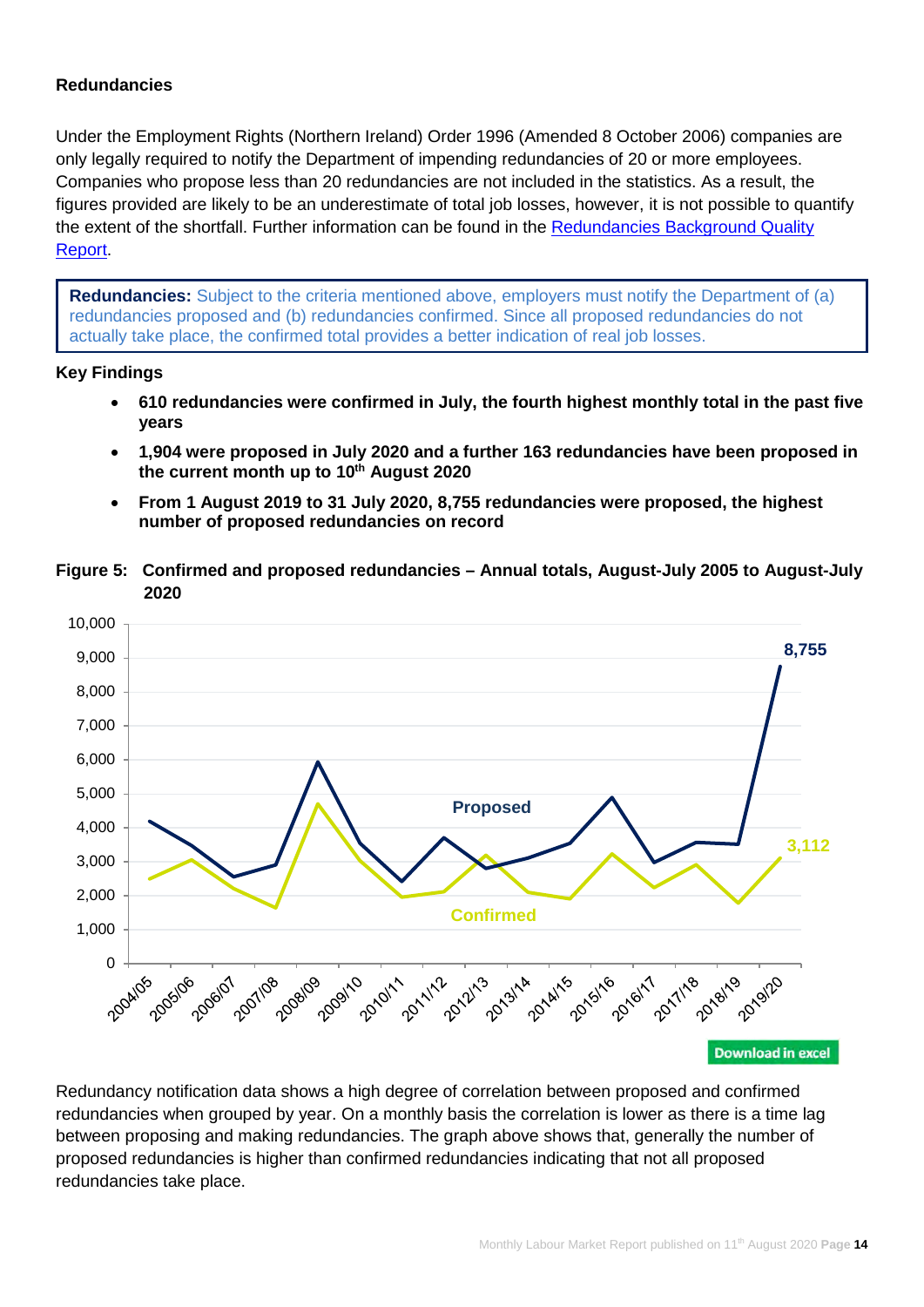While 8,755 redundancies were proposed in the year to 31<sup>st</sup> July 2020, the highest number of annual proposed redundancies on record, the number of confirmed redundancies (3,112) in the year to date remained similar to the annual totals recorded in the last ten years.

### **Confirmed redundancies**

Employers are required by law to notify the Department of proposals to make 20 to 99 redundancies at least 30 days before the first dismissal, and, for 100 or more redundancies, 90 days before the first dismissal. This results in a time lag of at least a month between the redundancies being proposed and then being confirmed.

During July 2020, the Department was notified of:

• 610 confirmed redundancies; higher than the previous month's total of 40. The July total was the fourth highest number of redundancies in the past five years with the majority of the redundancies resulting from notifications submitted between March and June.

Over the latest twelve month period there were:

- 3,112 confirmed redundancies, which was an increase of 74% from the previous year (1,785)
- 1,656 (or 53%) confirmed in manufacturing, which was higher than one year ago (667 or 37%)
- 369 (12% of all confirmed redundancies) in the wholesale and retail trade which was a lower than the previous year (539 and 30%)
- a further 225 (7% of all confirmed redundancies) in transportation and storage, higher than the previous year (27 or 2%).

#### **Proposed redundancies**

It should be noted that since not all proposed redundancies actually take place, the confirmed total provides a better indication of real job losses.

The most recent data shows there were:

- 1,904 proposed redundancies in July, the third highest monthly total on record. This follows 2,473 proposed redundancies in June, which was the highest proposed on record.
- a further 163 proposed redundancies between  $1<sup>st</sup>$  and  $10<sup>th</sup>$  August.

Over the latest twelve month period there were:

- 8,755 proposed redundancies, which was more than double the previous year (3,518) and the highest annual total on record
- 4,064 (46%) proposed in manufacturing, which was higher than one year ago (845 or 24%)
- 1,257 (14% of all proposed redundancies) in the wholesale and retail trade, lower than the previous year (1,335 or 38%)
- a further 970 (11% of all proposed redundancies) in transportation and storage which was higher than the previous year (approximately 1%).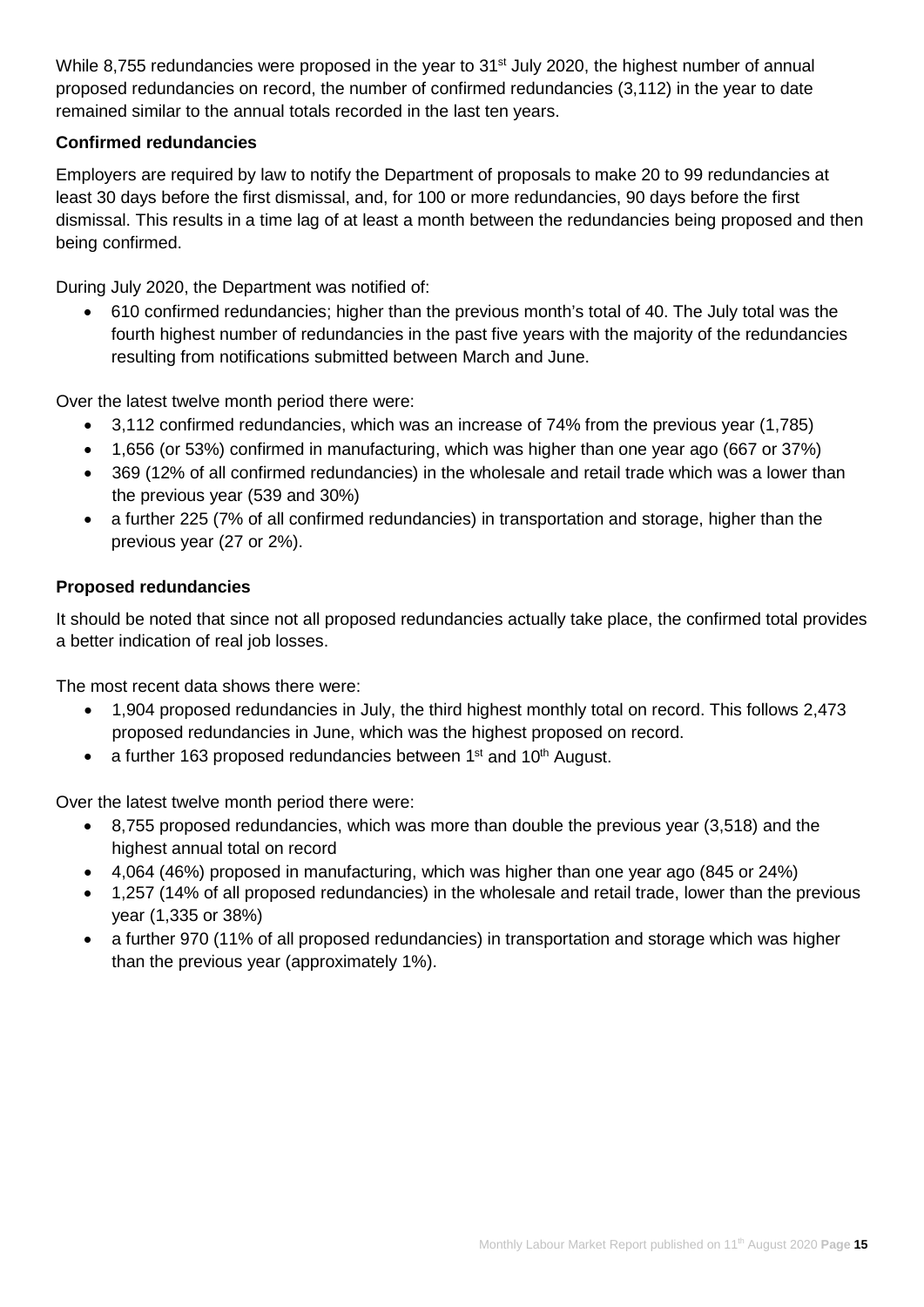



The graph above charts monthly proposed and confirmed redundancies over the last five years. The graph shows the lag between proposed redundancies and the confirmation of the redundancies which is not apparent when plotted on an annual basis (as in Figure 5). Of note are peaks in proposed redundancies in February 2018 and April 2019 followed by peaks of confirmed redundancies in June 2018 and May 2019.

June and July had the highest consecutive monthly total of proposed redundancies on record at almost 4,400, bringing the total between 1 March and 31 July to over 6,000. The total for June and July exceeds the number of proposed redundancies typically seen on an annual basis of between 3,000 and 4,000.

The number of confirmed redundancies remained relatively low between March and June reflecting the completion of redundancies proposed before March. However, July showed the completion of 610 redundancies; the vast majority of which related to redundancies proposed between March and June. The number of redundancies in July is the fourth highest monthly total in the last five years.

**Further information is available on the NISRA - Economic and Labour Market Statistics website: [Redundancies](https://www.nisra.gov.uk/statistics/labour-market-and-social-welfare/redundancies)**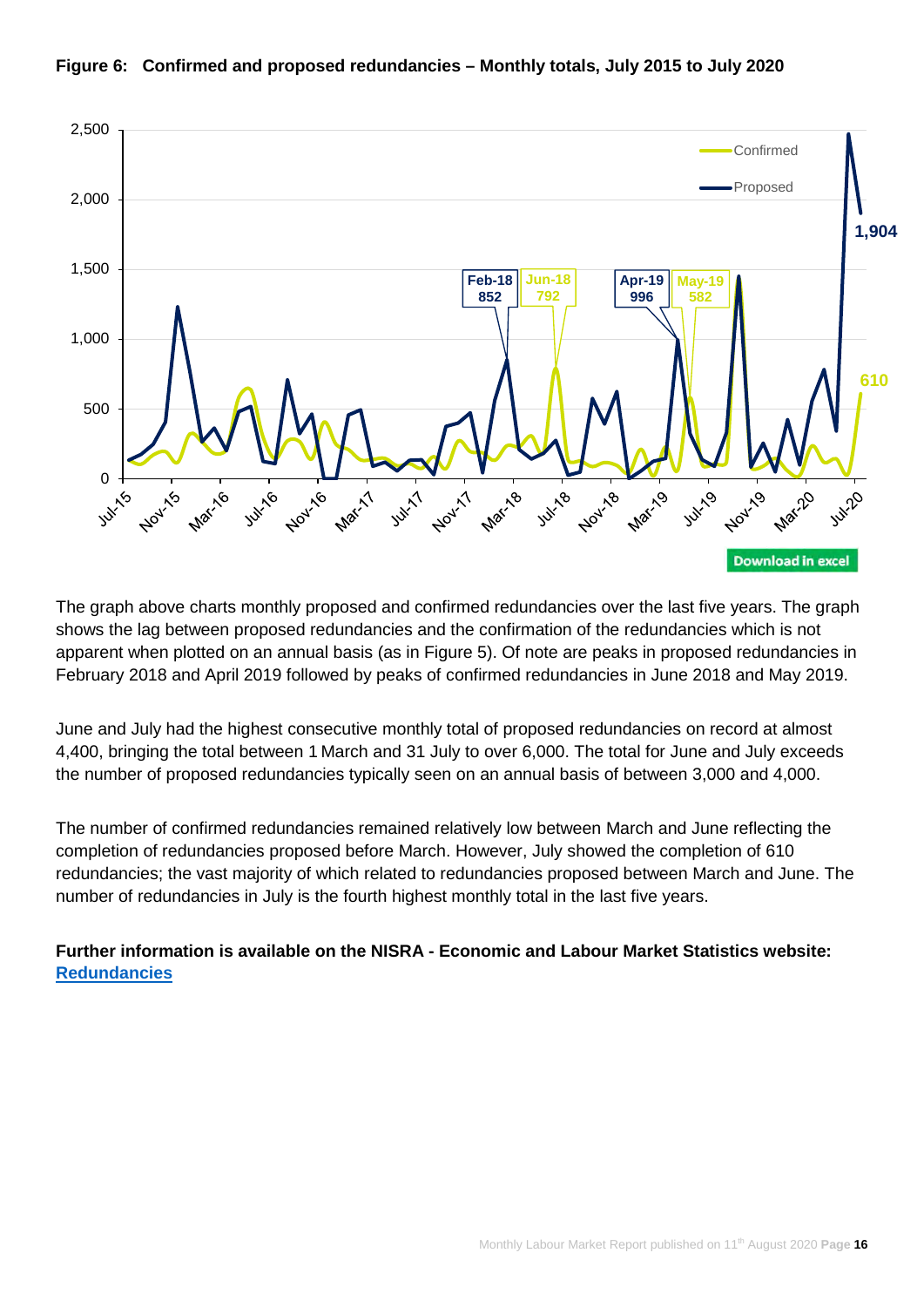## **3 Employment Updated August <sup>2020</sup>**

#### **LFS employment**

**LFS employed:** people aged 16 or over who did at least one hour of paid work in the reference week (whether as an employee or self-employed); those who had a paid job that they were temporarily away from; those on government-supported training and employee programmes and those doing unpaid family work. Those who are furloughed under the Coronavirus Job Retention Scheme (CJRS) are included in the estimates of 'temporarily away from work' within the employed total.

*Note: For analysis purposes, numbers refer to people aged 16 and over while rates relate to people aged between 16 and 64 years*

#### **Key Findings**

- **The employment rate decreased over the quarter and over the year to 71.7%**
- **Average number of hours worked was estimated at 27.1 hours per week for the period April-June 2020. This is 6.8 hours lower than the same period last year and the lowest average weekly hours estimated on record. Hours figures are not adjusted for seasonality.**



**Figure 7: Seasonally adjusted employment rate (16-64), Apr-Jun 2005 to Apr-Jun 2020**

Figure 7 shows that, over the last 15 years, the NI employment rate has been consistently below the UK average. Although showing a similar trend, the fall in the employment rate in NI between 2008 and 2009 (decrease of almost 5 percentage points over one year) is steeper than the UK average.

The most recent NI employment rate for those aged 16-64 for the period April-June 2020 was estimated at 71.7%. The UK employment rate for those aged 16-64 for the same period was 76.4%. The male employment rate increased over the year however the female employment rate decreased.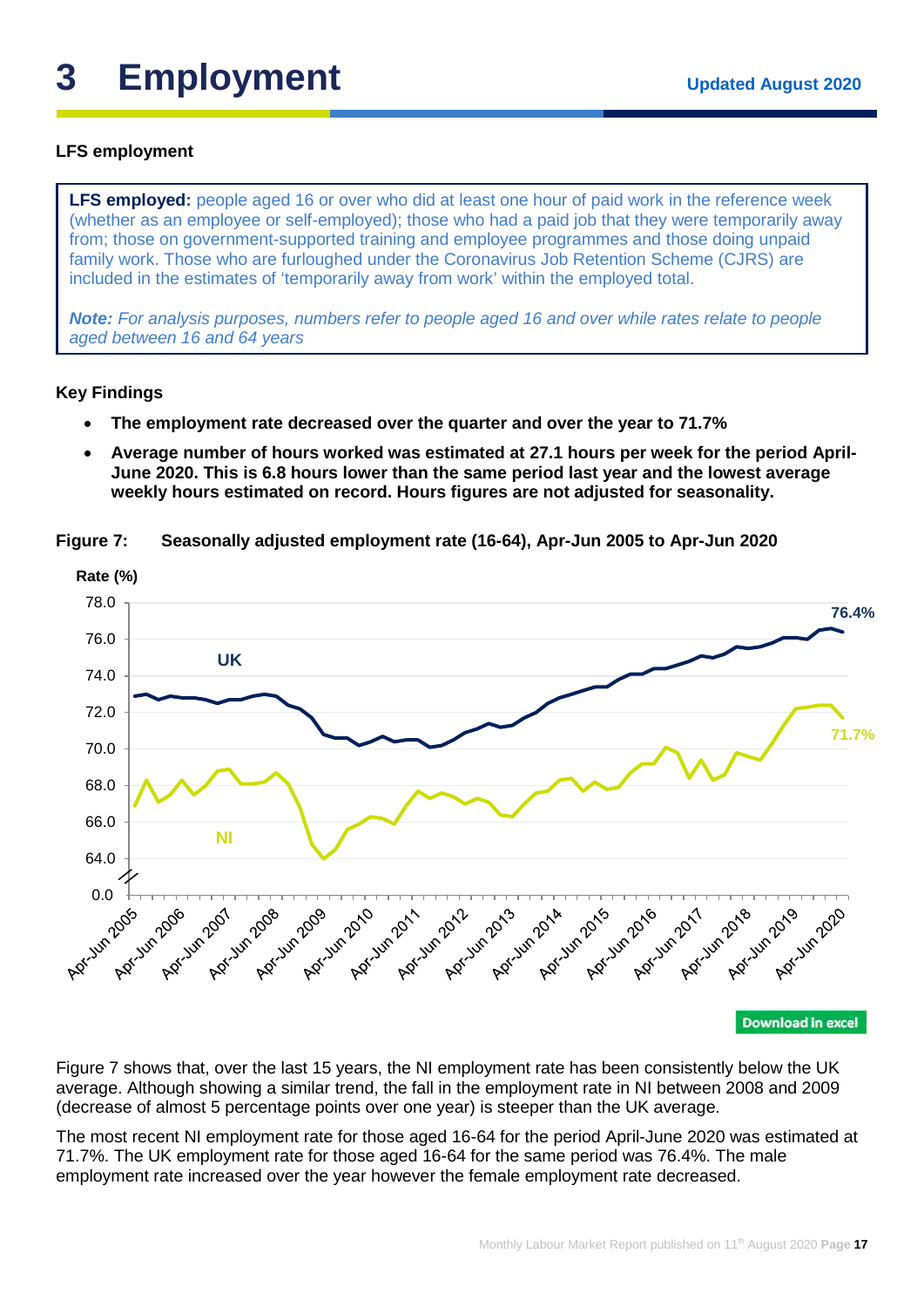#### **Employment rate (16-64 years)**

The most recent NI employment rate for those aged 16-64 for the period April-June 2020 was estimated at 71.7%. This was:

- a decrease of 0.7pps over the quarter
- a decrease of 0.4pps over the year.

Annual changes by gender included:

- the male (16-64) employment rate (76.4%) increased by 0.8pps over the year
- the female (16-64) employment rate (67.1%) decreased by 1.6pps over the year.

#### **UK Regional comparison**

The employment rate in NI (71.7%) was:

- below the UK average (76.4%)
- the lowest rate among the twelve UK regions

#### **Employment 16+**

The number of persons in employment (16+) during the period April-June 2020 was estimated at 870,000, of which 53% (463,000) were male and 47% (407,000) were female and represented;

- a decrease of 7,000 over the quarter and a decrease of 4,000 over the year
- an increase over the year in the number of males who were employed by 7,000 to 463,000
- a decrease over the year in the number of females who were employed by 11,000 to 407,000.

#### **Temporarily away from work (experimental measure)5**

The ILO definition of employed includes those who did at least one hour of paid work and those temporarily away from work. Those who are furloughed under the Coronavirus Job Retention Scheme (CJRS) are included in the estimates of 'temporarily away from work'. Estimates not adjusted for seasonality for April to June show that:

- 184,000 or 21% were temporarily away from paid work, this includes furloughed workers.
- This compares to 38,000 (4%) in the same quarter last year.

#### **Self-Employment6**

Of those aged 16+ in employment, 15.7% (136,000) were self-employed, 5,000 higher than same quarter last year. Annual changes by gender included:

- the number of males who were self-employed increased over the year by 8,000 to 104,000
- the number of females who were self-employed decreased over the year by 3,000 to 33,000.

 $6$  Please note that self-employment figures are not adjusted for seasonality and the % of self-employed is calculated as a percentage of the unadjusted total number aged 16+ in employment

<sup>5</sup> Workers temporarily absent from a job as a result of the coronavirus pandemic, such as those on the Coronavirus Job Retention Scheme (CJRS), would still be classified as employed, but temporarily away from work. These persons could also be away from paid work for a variety of reasons such as bank holidays, maternity/paternity leave, sick/injured, between jobs, or furloughed This release includes an experimental estimate of 'Those temporarily away from work', to help users understand the composition of those in employment. Although we cannot say definitively that any observed differences are directly due to people furloughed, or otherwise away from work due to the COVID-19 pandemic, it is likely to be the main driving factor for the change on the year. This figure compares the three months to June 2020 with the same period a year ago, thus eliminating any seasonal effects of people temporarily away from paid work (for example, school or bank holidays), and compares a post-lockdown period with the same period pre-lockdown.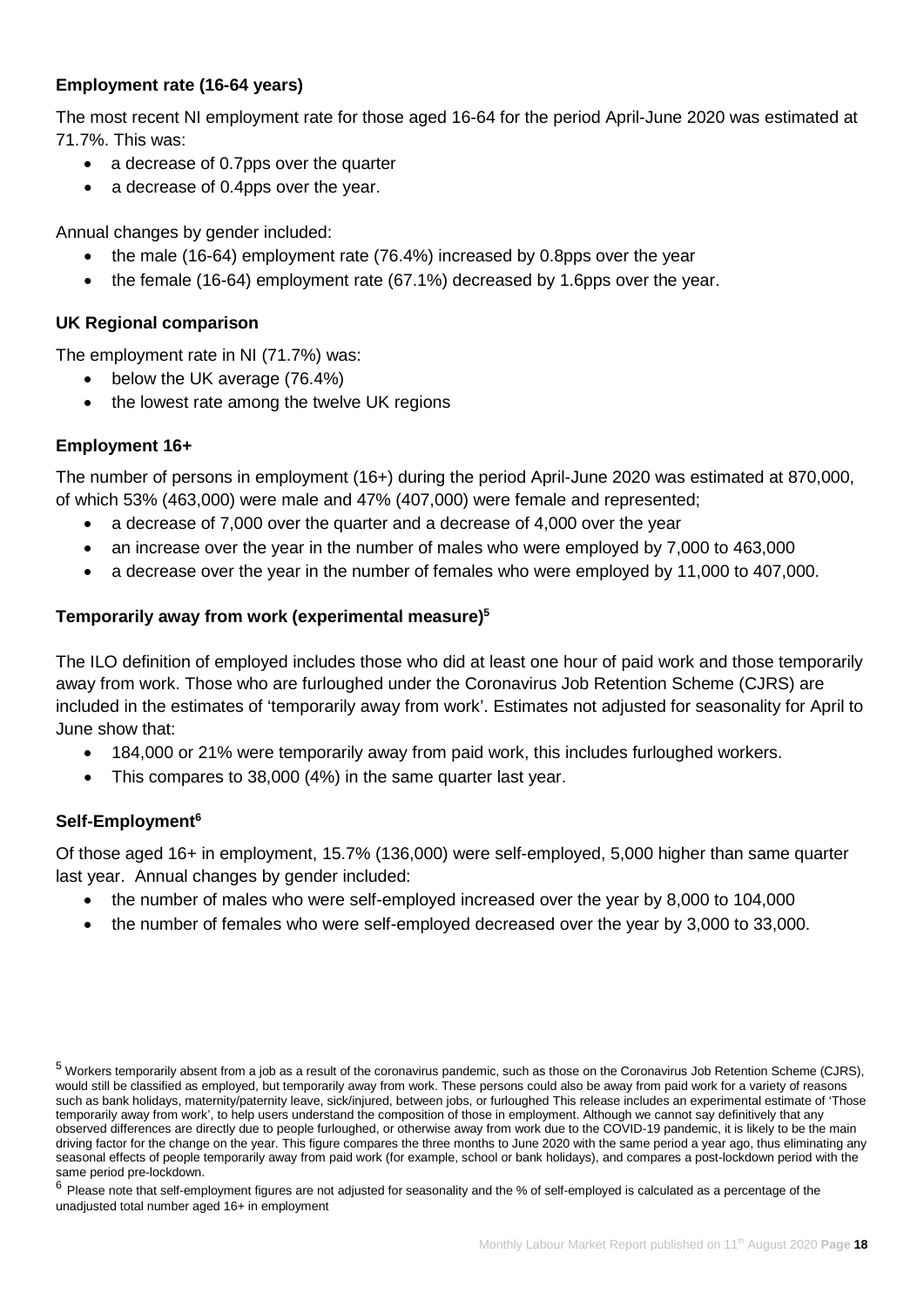#### **Average weekly hours**

**Average weekly hours:** the number of hours worked in the reference week by those aged 16 or over in employment, in their main and 2<sup>nd</sup> jobs, averaged over the quarter

**Total weekly hours:** average weekly hours multiplied by the total in employment aged 16 or over.

*Note: all numbers refer to people aged 16 and over and have not been adjusted for seasonality. Imputation used for the Labour Force Survey was not designed to deal with the changes experienced in the labour market in recent months. Experimental work with adjusted methodology suggests the use of the existing methodology has understated the reduction in the actual numbers of hours worked by approximately 2 to 3%.*

Average weekly hours worked during April-June 2020 was estimated at 27.1 hours, this was:

- down 6.8 hours or 20% over the year;
- the lowest average weekly hours worked on record.



#### **Figure 8: Average weekly hours worked (16+), Apr-Jun 2005 to Apr-Jun 2020**

Figure 8 shows that, like many labour market indicators, estimated average hours worked shows a seasonal pattern. Outside of these seasonal variations a trend of decreasing average weekly hours worked is seen between 2005 and 2012, decreasing from between 33 and 35 hours per week to 31 and 33 hours, then increasing at a slower rate to between 33 and 34 hours per week in 2019.

The most recent time point (April-June 2020) shows the largest estimated annual decrease (6.8 hours or approximately 20%) in 15 years. The estimated average weekly hours worked by men and women decreased to record lows of 31.0 hours and 22.6 hours respectively.

In April-June 2020 an estimated 345,000 (40%) people worked fewer hours in the reference week than their usual hours, of which 184,000 were temporarily away from work<sup>5</sup>. More than a third (39%) worked less due to work being interrupted by economic and other causes; the most common reason for people working fewer hours.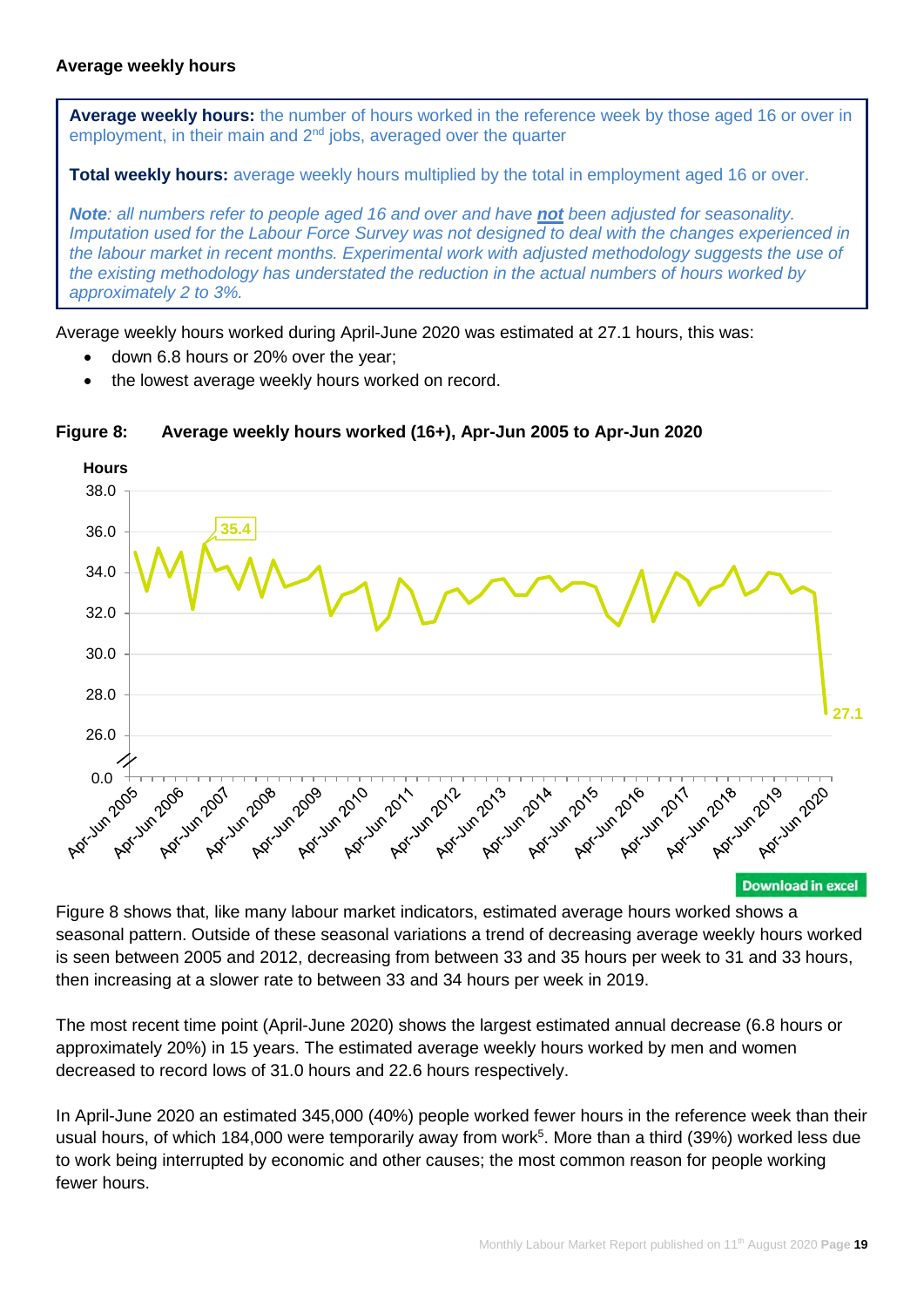#### **Total weekly hours**

Total weekly hours in Northern Ireland was estimated at 23.6 million hours, this was:

- down by 6.1 million hours, or 21% from April-June 2019
- the largest annual decrease on record.
- below the total weekly hours worked in 2009



#### **Figure 9: Total weekly hours worked (16+), Apr-Jun 2005 to Apr-Jun 2020**

Figure 9 shows that between April-June 2019 and April-June 2020 the estimated total weekly hours worked decreased by 6.1 million to 23.6 million hours, the largest annual decrease on record.

The decrease in total weekly hours worked over the year was driven by a decrease in average hours worked and not by changes in the number of people employed. The decrease in average weekly hours was driven by a decrease in men's total hours worked (3.2 million) and women's total hours worked (2.8 million).

### **Further information is available on the NISRA - Economic and Labour Market Statistics website: LFS [employment](https://www.nisra.gov.uk/statistics/labour-market-and-social-welfare/labour-force-survey)**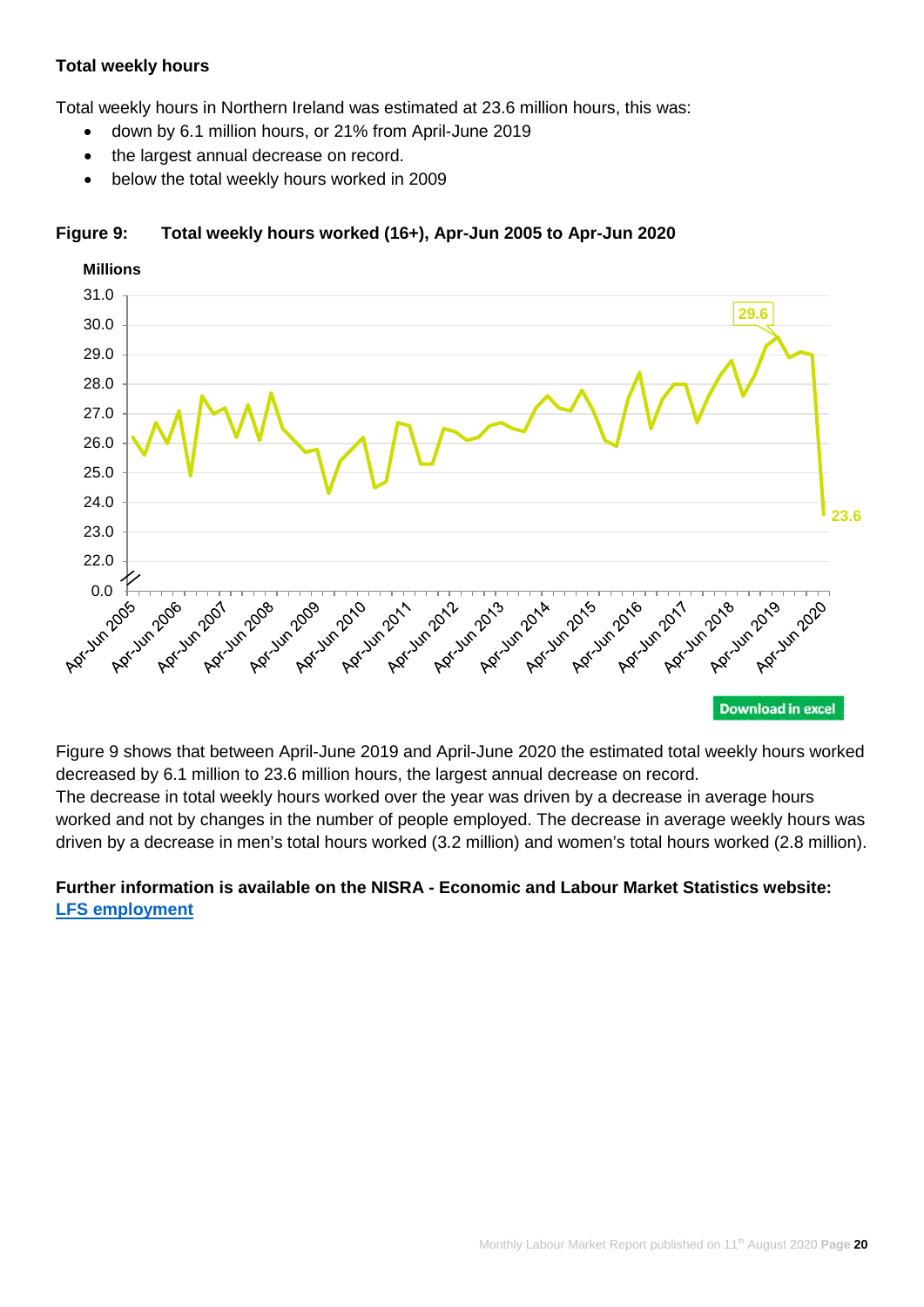#### **Quarterly Employment Survey (QES) Updated June 2020**

Employee jobs estimates are calculated from the Quarterly Employment Survey (QES) aspect of the Quarterly Business Survey (QBS). The QES has a sample size of approximately 6,000 companies that are asked to provide employment data for each of their business activities. **The survey date for Quarter 1 was 2nd March 2020 for Northern Ireland. This pre-dates the introduction of any COVID-19 restrictions, and the impact of COVID-19 on the labour market is therefore not fully reflected in these estimates.** 

**QES employee:** An employee is defined as anyone aged 16 years or over that is directly paid from a business's payroll for carrying out a full-time or part-time job or being on a training scheme in Northern Ireland.

#### **Key Findings**

- **Employee jobs increased over the quarter and year to a record high in March 2020**
- **Manufacturing was the only broad industry sector to record a decrease in employee jobs over the year**
- **Private sector employee jobs increased over the quarter and increased over the year**
- **Public sector employee jobs marginally decreased over the quarter but increased over the year**



**Figure 10: Index of Employee Jobs, March 2005 to March 2020** 

#### **Figures are indexed to March 2005**

Figure 10 shows the estimated seasonally adjusted employee jobs, indexed to allow comparison between NI and the UK.

Since 2005, the UK reached a low point in December 2010, more than a year before the NI low in March 2012. There are now 92,220 more employee jobs in NI since the lowest point in March 2012, and 3,790,000 more jobs in the UK since December 2010.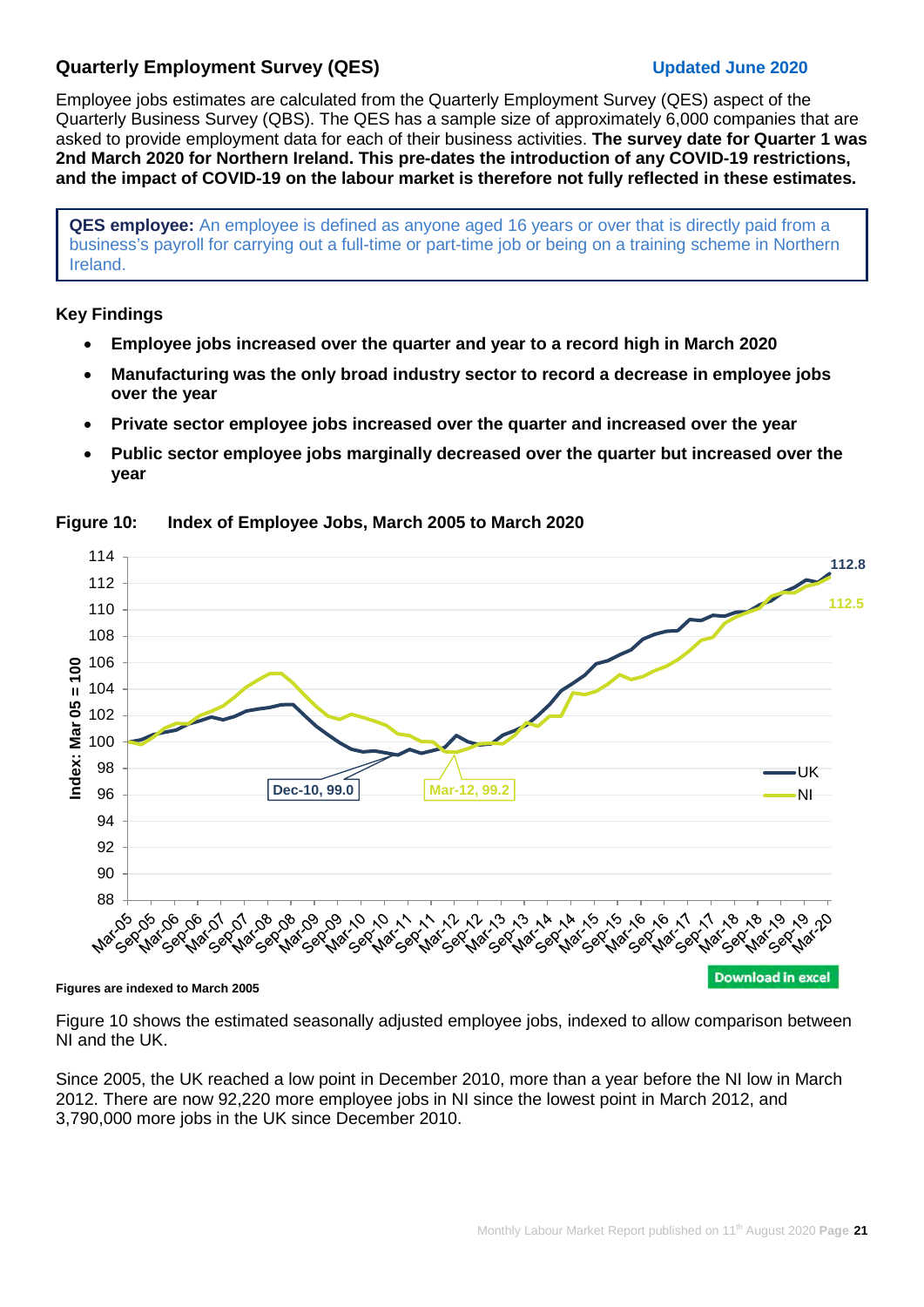#### **Employee Jobs**

The seasonally adjusted employee jobs total in Northern Ireland at March 2020 was 783,500, which was:

- an increase of 0.4% (3,120 jobs) over the quarter from the revised December 2019 estimate of 780,380.
- an increase of 1.0% (7,930 jobs) over the year from the revised March 2019 estimate of 775,570.
- Neither the quarterly nor the annual changes in employee jobs were statistically significant.

#### **Employee jobs by sector**

The seasonally adjusted quarterly change consisted of:

- increases in the services (0.3% or 1,780 jobs), construction (2.3% or 790 jobs), other industries (1.6% or 390 jobs) and manufacturing sectors (0.2% or 160 jobs).
- an increase of 0.6% (3,320 jobs) in the private sector.
- a marginal decrease of 0.2% (-430 jobs) in the public sector.

Over the year to March 2020:

- increases were seen in the services (1.2% or 7,610 jobs), other industries (4.1% or 950 jobs) and construction sectors (1.7% or 580 jobs).
- the manufacturing sector decreased by 1.4% (-1,220 jobs).
- the private sector increased by 1.0% (5,540 jobs).
- the public sector increased by 1.1% (2,350 jobs).

**Further information is available on the NISRA - Economic and Labour Market Statistics [website](https://www.nisra.gov.uk/statistics/labour-market-and-social-welfare/quarterly-employment-survey) and further breakdowns of employee jobs by geography and industry are available from the [Business](https://www.nisra.gov.uk/statistics/annual-employee-jobs-surveys/business-register-and-employment-survey)  [Register and Employment Survey.](https://www.nisra.gov.uk/statistics/annual-employee-jobs-surveys/business-register-and-employment-survey)** 

#### **Comparisons between LFS Employment and QES Employee Jobs**

The concept of employment (measured by the LFS as the number of people in work) differs from the concept of jobs, since a person can have more than one job, and some jobs may be shared by more than one person.

The LFS and QES measure employment in different ways. The LFS is a sample survey carried out by interviewing individuals about their personal circumstances and work. The QES is a quarterly survey of businesses which provides short term employee jobs estimates for Northern Ireland. It surveys all public sector jobs, all private sector firms with 25 or more employees, all businesses with more than one industry activity and a representative sample of smaller firms. LFS employment figures are based on a rolling three month period and QES measures the number of jobs on a particular day.

LFS employment includes those who are employed, self-employed, unpaid family workers and those on Government supported training programmes. QES employee jobs include full-time and part-time jobs and those on a training scheme and excludes self-employed.

#### **Impact of COVID-19 on data collection and estimates**

COVID-19 impacted on the data collection and the validation of employee jobs data, which are collected on the Quarterly Business Survey. As a result, the employee jobs estimates for March 2020 are likely to be subject to higher revisions than normal over the coming quarters. Comparisons of provisional March 2020 employee jobs estimates at lower industry levels in particular (eg 2 digit Standard Industrial Classification level), should be treated with caution.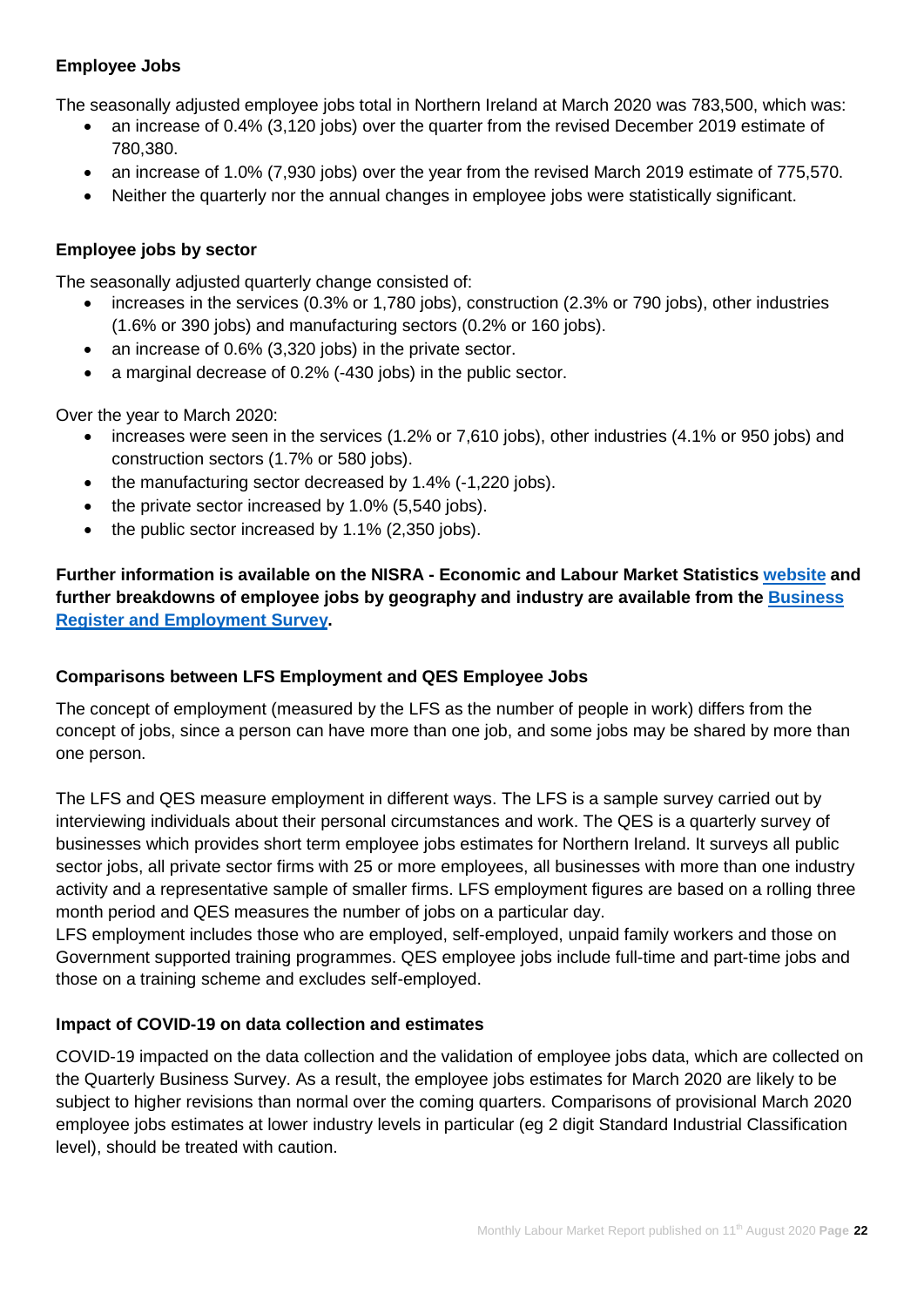#### **Vacancies**

Headline figures are presented for vacancies notified to the Department for Communities (DfC). A small proportion of vacancies notified are based in the UK mainland or in the Republic of Ireland. The statistics do not represent the total unsatisfied demand for staff by employers. This provides a partial picture of the true number of vacancies, as employers may advertise by other means and do not have to notify DfC of their vacancies. The 2016 Employer Skills Survey (ESS) estimated that administrative data sources account for approximately 55% of vacancies. Vacancies in a given month relate to those on the count date, are not seasonally adjusted and are subject to revision in the following periods.

For more information about vacancies data and publication dates, please see the [Department for](https://www.communities-ni.gov.uk/topics/statistics-and-research/labour-market-information)  [Communities website.](https://www.communities-ni.gov.uk/topics/statistics-and-research/labour-market-information)

**Full-time vacancies:** Full-time vacancies include any vacancy 30 hours or over per week.

**Part-time vacancies:** Part-time vacancies include any vacancy between 1 and 29 hours per week.

**Casual vacancies:** Casual vacancies are vacancies where no regular hours are guaranteed.

#### **Key Findings**

- **There were 7,911 vacancies notified during April-June 2020. This includes full-time, part-time and casual vacancies.**
- **April showed the lowest number of vacancy postings since records began in 2014**





Figures in the above graph are not National Statistics.

(1) Monthly notified vacancies are all new vacancy positions notified to Department for Communities. All statistics are derived from data extracted from the Department for Communities Client Management System (CMS).

(2) Vacancies data is published quarterly and reported by financial year. Data for April-June 2020 was published in July 2020.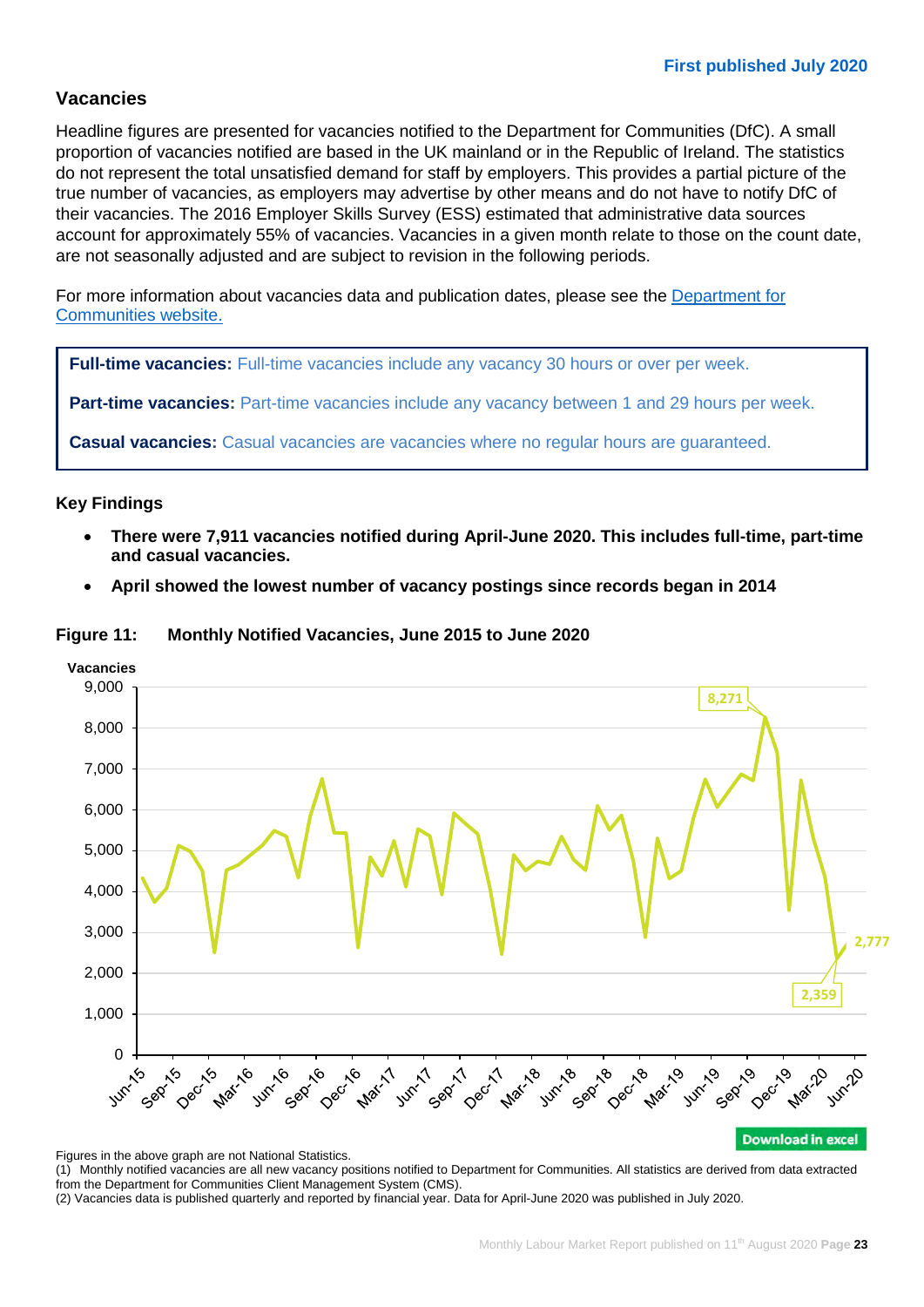There were 7,911 vacancies notified during April-June 2020, less than half the number in the previous quarter and same quarter last year. During the previous quarter, 66% of vacancies were full-time. This has increased to 75% in April-June 2020, mainly due to the large decrease in part-time vacancies.

Generally, the number of vacancies notified to Jobs and Benefits Offices/ Job Centres/ DfC display a seasonal trend, with peaks in the months preceding December and troughs in December each year. During the most recent quarter (April to June) however, the numbers of vacancies each month have been more similar to those recorded at the annual low point in December.

Online job adverts data from [Adzuna,](https://www.adzuna.co.uk/) released as part of [ONS faster indicator series](https://www.ons.gov.uk/peoplepopulationandcommunity/healthandsocialcare/conditionsanddiseases/bulletins/coronavirustheukeconomyandsocietyfasterindicators/06august2020#online-job-adverts) suggests a similar decrease in number of vacancies in recent months when compared to 2019 average.

#### **Further breakdowns and background notes are available on the DfC website: [DfC Statistics](https://www.communities-ni.gov.uk/topics/labour-market-information)**

#### **UK-wide Vacancy Statistics**

UK-level statistics are available on the ONS website: [ONS Statistics](https://www.ons.gov.uk/employmentandlabourmarket/peopleinwork/employmentandemployeetypes/bulletins/jobsandvacanciesintheuk/latest) and [ONS Vacancy Survey](https://www.ons.gov.uk/surveys/informationforbusinesses/businesssurveys/vacancysurvey)  [Methodology.](https://www.ons.gov.uk/surveys/informationforbusinesses/businesssurveys/vacancysurvey)

Vacancy statistics at the UK level are based on a business survey. Estimates show the number of vacancies had been generally increasing in the UK since 2012, however, the number has been falling since early 2019.

The most recent figures (for the May-July period) were released on the 11<sup>th</sup> August 2020 and are available from the [ONS website.](https://www.ons.gov.uk/employmentandlabourmarket/peopleinwork/employmentandemployeetypes/bulletins/jobsandvacanciesintheuk/latest)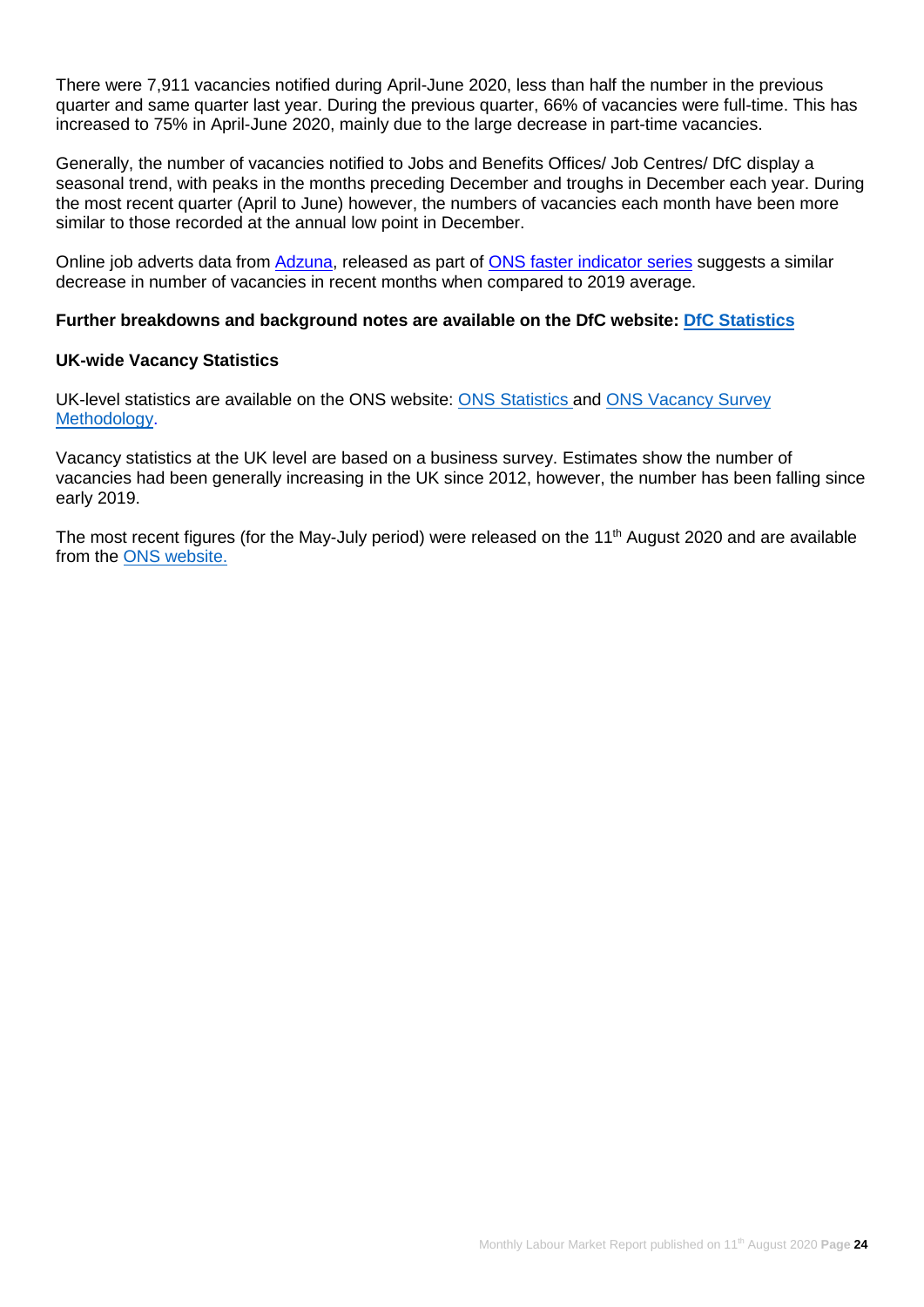#### **LFS economic inactivity**

**Economically inactive:** people who are neither in employment nor unemployed on the ILO measure. This group includes all those who are looking after a home, long term sick or disabled, students and retired.

#### **Key Findings**

- **The economic inactivity rate increased over the quarter and over the year to 26.4%**
- **NI economic inactivity remains the highest of the twelve UK regions**

**Figure 12: Seasonally adjusted economic inactivity rates (16-64), Apr-Jun 2005 to Apr-Jun 2020**



Figure 12 shows that, over the last 15 years, economic inactivity in NI has been consistently higher than the UK average. Economic inactivity peaked in NI during this time period in 2009 at over 31% compared to the peak in the UK as a whole at 23.6% in 2010. During the past 10 years, the UK inactivity rate has mostly been on a downward trend while there is a trend of decreasing economic inactivity in NI from mid-2017.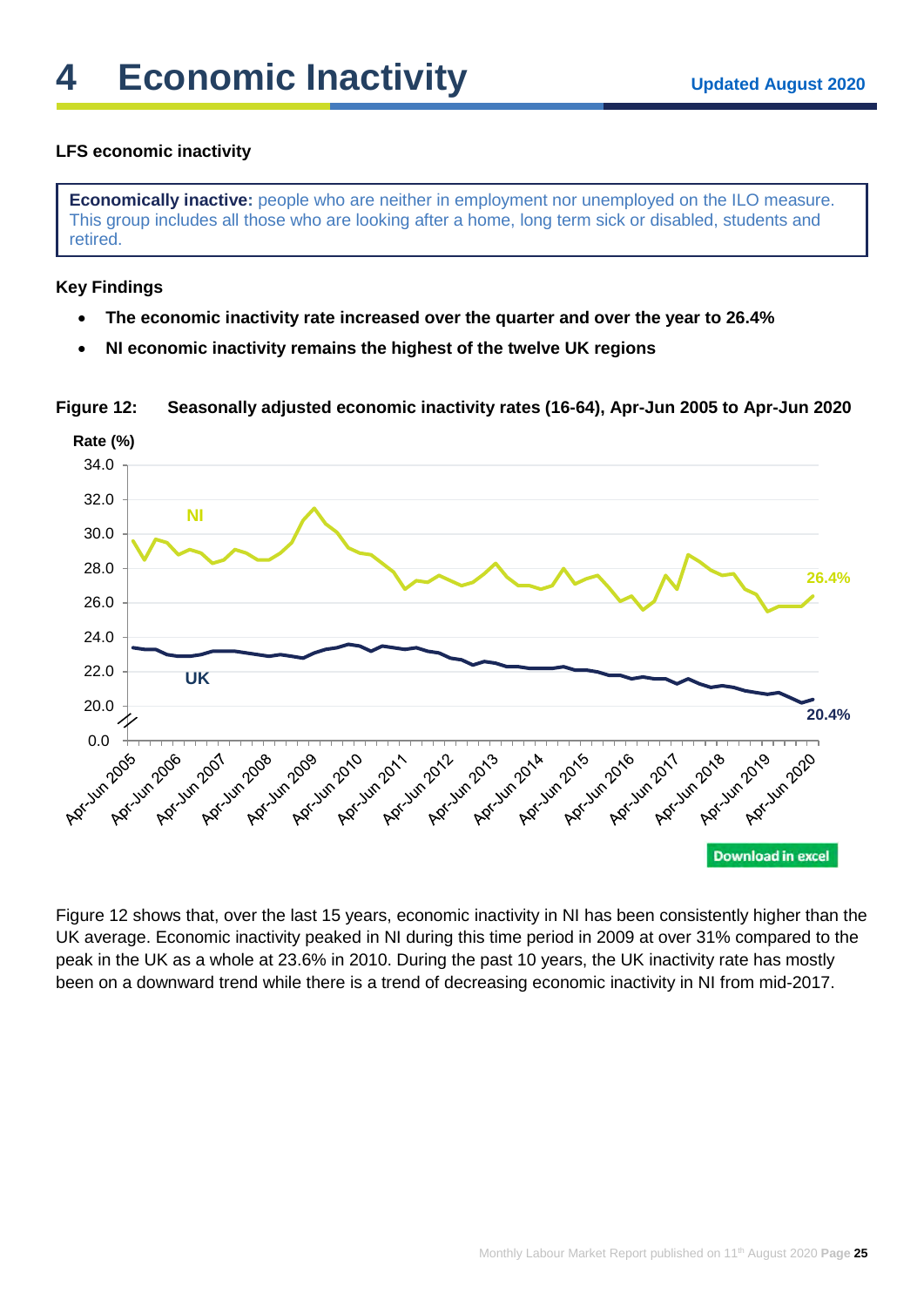#### **Economically inactive**

The seasonally adjusted economic inactivity rate (aged 16-64) for April-June 2020 was estimated at 26.4%, which was:

- an increase of 0.6pps over the quarter
- an increase of 0.9pps over the year.

Annual changes by gender included:

- the male (16-64) economic inactivity rate (21.4%) decreased by 0.1pps over the year
- the female (16-64) economic inactivity rate (31.2%) increased by 1.9pps over the year.

The number of economically inactive persons (aged 16-64) was estimated at 308,000, of which 40% (124,000 were male) and 60% (184,000) were female and represented:

- an increase of 7,000 over the quarter and of 11,000 over the year.
- A decrease over the year in the number of males who were economically inactive by 1,000 to 124,000
- an increase over the year in the number of females who were economically inactive by 11,000 to 184,000.

#### **Reasons for economic inactivity\***

The main reasons for being economically inactive (16-64), accounting for 86% or 266,000 people, include those who were inactive due to looking after a family and home, long-term/temporarily sick and disabled, being retired or being a student.

While the number of people who are inactive has increased over the year, those inactive due to being retired or a student, or looking after the family or home has decreased. The number of people inactive due to 'other' reasons including discouraged workers, not needing or wanting employment or any other reason, has increased to a high in this quarterly series of 42,000, an increase of 13,000 (47%) over the year.

#### **UK Regional comparison**

The NI economic inactivity rate for those aged 16-64 stood at 26.4%. This was:

- higher than the UK average rate (20.4%)
- the highest of the twelve UK regions

#### **Further information is available on the NISRA - Economic and Labour Market Statistics website:**

**[LFS Economic Inactivity](https://www.nisra.gov.uk/statistics/labour-market-and-social-welfare/labour-force-survey)**

**[Economic Inactivity in Northern Ireland topic](https://www.nisra.gov.uk/news/economic-inactivity-northern-ireland) paper**

**[Women in Northern Ireland](https://www.nisra.gov.uk/labour-force-survey-women-northern-ireland-2020)**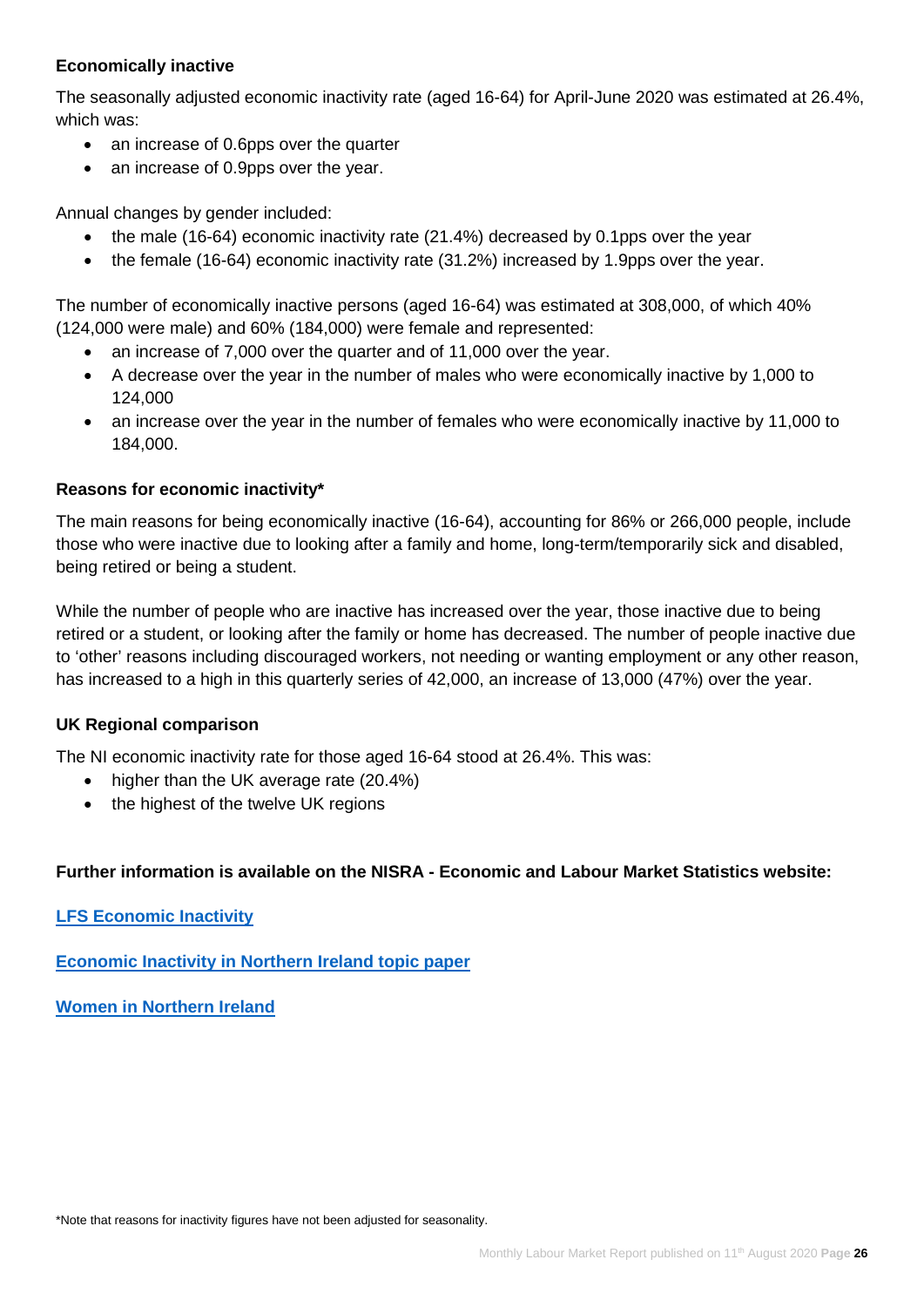#### **Experimental Median monthly earnings from HMRC PAYE Real Time Information System**

**HM Revenue and Customs' (HMRC's) Pay As You Earn (PAYE) Real Time Information (RTI) system** is the system employers use to take Income Tax and National Insurance contributions before they pay wages to employees. These data relate to employees paid by employers only, and do not include self-employment income. Data are based on where employees live and not the location of their place of work within the UK. Data are seasonally adjusted but not adjusted for inflation.

The HMRC PAYE covers the whole employee population rather than a sample of employees or companies. The data are classed as [Experimental Statistics](https://www.ons.gov.uk/methodology/methodologytopicsandstatisticalconcepts/guidetoexperimentalstatistics) as the methodologies used to produce the statistics are still in their development phase. As a result, the series are subject to revisions.

**Median** measures the amount earned by the average employee, i.e. the level of earnings at which half the population are above and half the population are below.

*Note: The percentage change of the median has been calculated using rounded figures.* 

#### **Key Findings**

- **Median monthly pay for NI employees in the three months to June 2020 was £1,681**
- **Median monthly pay decreased by 1.5% over the quarter to June, the largest quarterly decrease since 2014 (in the calendar quarter series)**
- **Median monthly pay in the quarter to June 2020 was 0.8% higher than same period last year**

#### **Figure 13: Median Monthly Pay from PAYE RTI, Jul-Sep 2014 to Apr-Jun 2020**



Data from the latest HMRC PAYE RTI show that:

- NI had a median monthly pay of £1,681 in the three months to June 2020, which was a decrease of 1.5% on the previous three month period, the largest quarterly decrease since 2014 (in the calendar quarter series), and an increase of 0.8% from the same time last year.
- UK had a median monthly pay of £1,804 in the three months to June 2020, which was a decrease of 2.5% on the previous three month period and a decrease of 0.2% from the same time last year.
- NI had the lowest median monthly pay (£1,681) of the 12 UK regions in the three months to June 2020 and London had the highest (£2,189).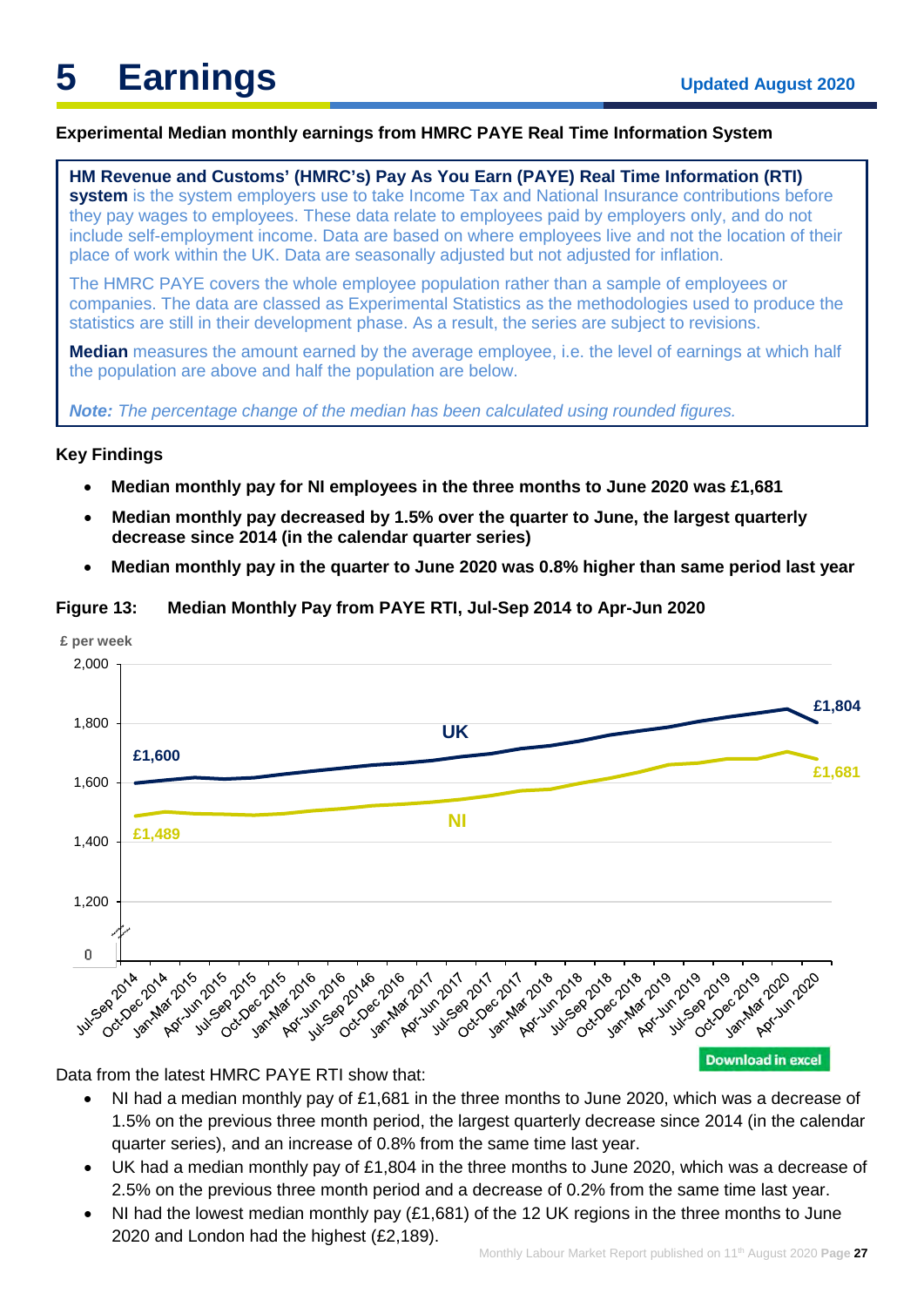#### **Difference between PAYE and ASHE estimates.**

Estimates from ASHE are the principal source of employee earnings information and are National Statistics. Estimates from PAYE provide a more timely indication of employee earnings trends and are still in the development stage. Estimates from PAYE are classed as Experimental Statistics. ASHE is based on 1% sample of employees and produced on an annual basis, using a reference day in April. It can be used to analyse earnings by industry, occupation, geography, sex, and full- or part-time status. Headline statistics focus on gross weekly earnings for full-time employee jobs on adult rates of pay whose pay in the reference period was unaffected by absence. PAYE does not differentiate based on fulltime or part-time job status, and includes those whose work was affected by absence. PAYE also measures pay per person which can include pay from more than one job, while ASHE measures pay per job.

The most comparable statistic to median earnings from PAYE is ASHE data on median gross weekly earnings of all employees surveyed, including those who work part-time. A comparison of ASHE and PAYE data based on April data in both sources shows that PAYE is typically lower, though both show the same trend. Likely reasons for this is that ASHE excludes workers whose pay is affected by absence and those not on adult rates of pay, while PAYE includes these. Further details have been published by [HMRC and](https://www.ons.gov.uk/employmentandlabourmarket/peopleinwork/earningsandworkinghours/articles/newmethodsformonthlyearningsandemploymentestimatesfrompayasyouearnrealtimeinformationpayertidata/december2019)  **ONS** 

**Further information on UK monthly pay, UK Pay distribution, methodology, data source, collection and coverage of the PAYE RTI data can be found on the [ONS website.](https://www.ons.gov.uk/employmentandlabourmarket/peopleinwork/earningsandworkinghours/bulletins/earningsandemploymentfrompayasyouearnrealtimeinformationuk/august2020)**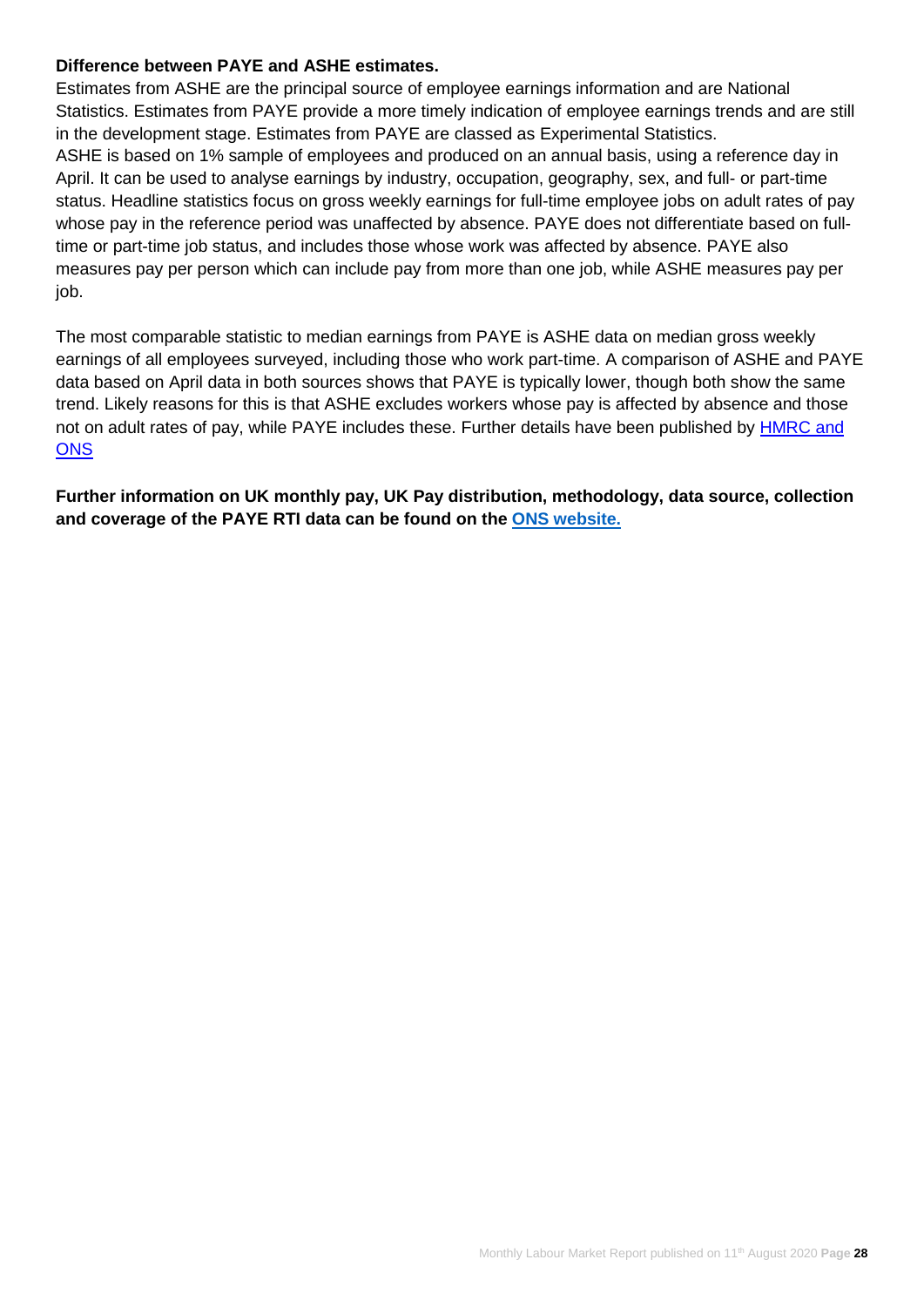#### **Annual Survey of Hours and Earnings (ASHE)**

ASHE is a UK wide survey that provides a wide range of information on hourly, weekly and annual earnings by age, gender, work pattern, industry and occupation including public and private sector pay comparisons. The sample used comprises approximately 1% of all employees in NI who were covered by Pay As You Earn (PAYE) schemes.

**Gross weekly pay** includes basic pay, overtime pay, commissions, shift premium pay, bonus or incentive pay and allowances, and is before deductions for PAYE, National Insurance, pension schemes, student loan repayments and voluntary deductions.

**Median** measures the amount earned by the average individual, i.e. the level of earnings at which half the population are above and half the population are below.

**Full-time employee** is defined as anyone aged 16 years or over that is directly paid from a business's payroll for carrying out more than 30 paid hours per week (or 25 or more for the teaching professions).

**Gender pay gap:** The headline measure is calculated as the difference between the median full-time hourly earnings (excluding overtime) of males and females, as a proportion of median full-time hourly earnings (excluding overtime) of males earnings.

#### **Key Findings**

- **Weekly earnings in NI increased by £16.80 (3.3%) over the year and by £16.60 (2.9%) in the UK**
- **Real earnings increased over the year (1.2%) and have almost returned to 2009 levels**
- **Median public sector earnings were almost a third higher than private sector earnings**
- **2019 was the tenth year where full-time females in NI earned at least as much as full-time males on average**

**Figure 14: Median gross weekly earnings for full-time employees in NI and the UK, April 1999-April 2019**



*Note: there were a number of methodological changes during the series in 2004, 2006 and 2011 – see Section 4 of the [Annual Survey of Hours and Earnings](https://www.nisra.gov.uk/system/files/statistics/NI-ASHE-Bulletin-2019.PDF) publication for further information*

Monthly Labour Market Report published on 11<sup>th</sup> August 2020 **Page 29**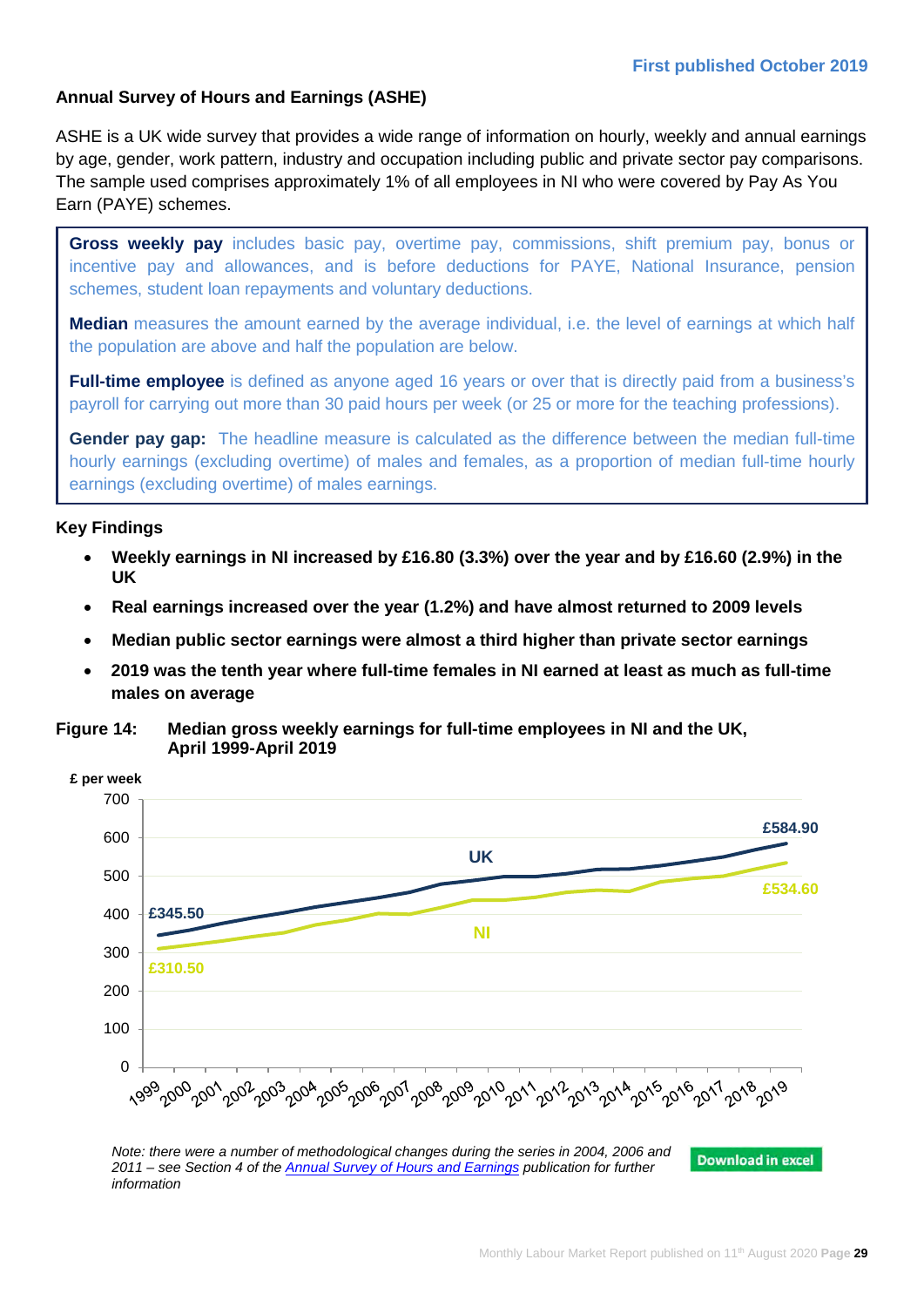Over the last 20 years, the median gross weekly earnings for full-time employees has increased by an average of £11 each year in NI. At April 2019, weekly earnings:

- were £535, £50 (8.6%) lower than the UK median (£585)
- were the second lowest of the 12 UK regions
- increased by more (3.3%) than the equivalent UK median (2.9%), however, had the joint third smallest increase of the UK regions over the year.
- when adjusted for inflation, increased by 1.2%, similar to the increase of 1.3% recorded the previous year and larger than the increase in the UK (0.9%)
- in the private sector increased by 3.4% over the year, while public sector weekly earnings increased by 0.7%
- in the public sector (£625) were 31% higher than in the private sector (£479).

Hourly earnings (excluding overtime) from the 2019 ASHE show that:

- the gender pay gap for full-time employees in NI is negative (2.9% in favour of females)
- females who work full-time earned 37p per hour more on average than males (£13.13 per hour compared to £12.76 per hour for males)
- in the UK full-time females (£13.97) earned less than full-time males (£15.34) on average; a gender pay gap of 8.9% in favour of males.

**Further information is available on the NISRA - Economic and Labour Market Statistics website: [Annual Survey of Hours and Earnings](https://www.nisra.gov.uk/statistics/labour-market-and-social-welfare/annual-survey-hours-and-earnings)**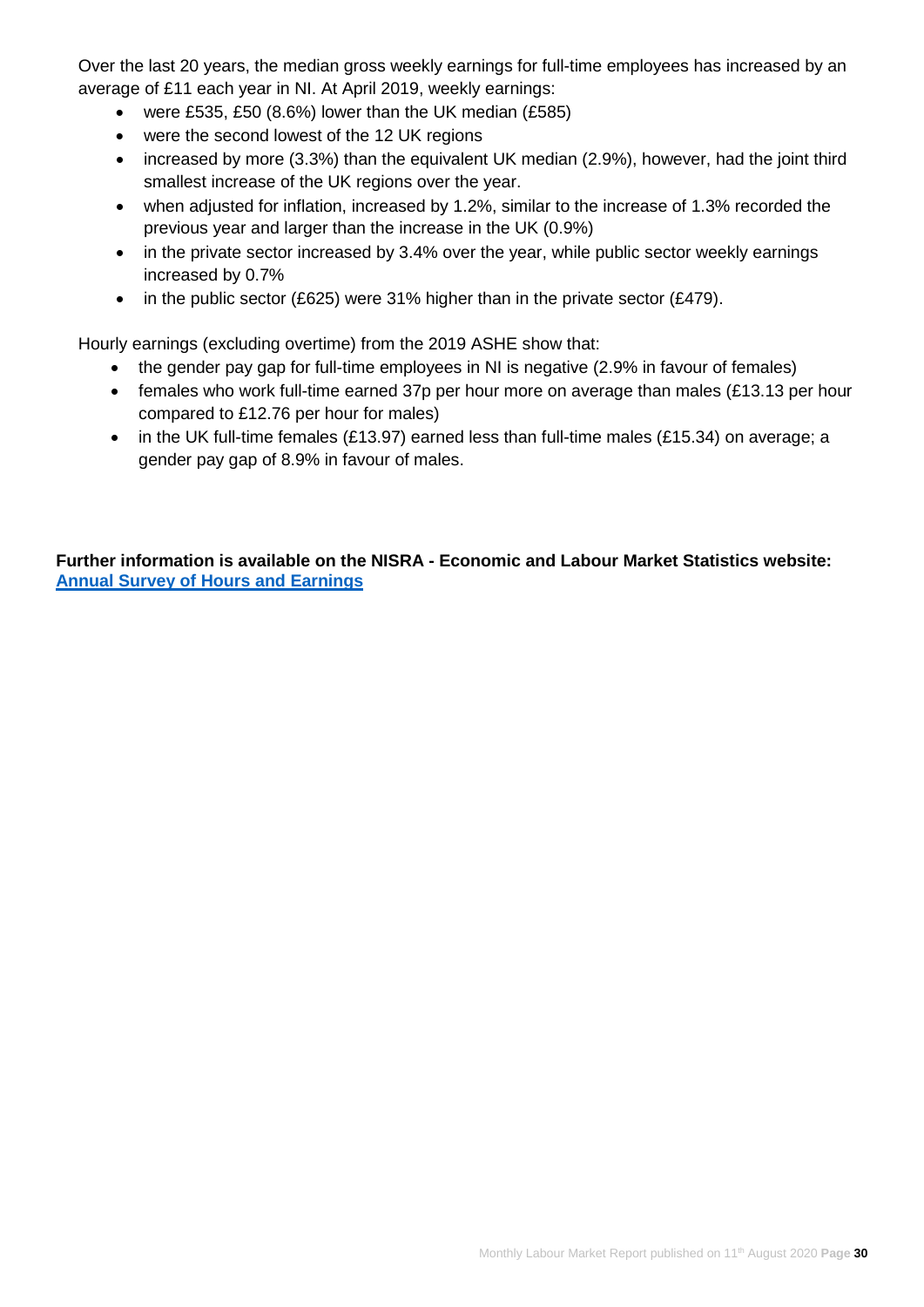#### **LFS unemployment**

The definition of unemployment used in the Labour Force Survey (LFS) is in accordance with that of the International Labour Organisation (ILO). The ILO unemployed includes those without a job who were able to start work in the two weeks following their LFS interview and had either looked for work in the four weeks prior to interview or were waiting to start a job they had already obtained.

The definition of unemployment rate is the percentage of economically active people who are unemployed.

Please note that it is possible for the number of unemployed to increase and the unemployment rate to fall during the same period, as the latter measure is a ratio e.g. if the number of economically active has increased at a faster rate than the number unemployed, the unemployment rate will fall.

#### **LFS employment**

The definition of ILO employed applies to anyone (aged 16 or over) who has carried out at least one hour's paid work in the week prior to interview, or has a job they are temporarily away from (e.g. on holiday). Also included are people who do unpaid work in a family business and people on Government-supported employment training schemes.

The definition of employment rate is the percentage of all working age (16-64) people who are employed.

The ILO measures are particularly useful for examining short term and long term trends over time and key LFS time series data are available both seasonally adjusted and unadjusted.

#### **LFS economic inactivity**

Economic inactivity is defined as those individuals who are neither in employment nor unemployed as determined by the ILO measure. This economic status includes all those who are looking after a home, are long term sick or disabled, are students or are retired.

#### **Reporting Change and Sampling variability**

Reported change is calculated using unrounded data and is presented to 1 decimal place. When a change is less than 0.05pps, it is rounded to 0.0pps and the data is reported as unchanged. 'Over the quarter' refer to comparisons between the latest quarterly estimates for the period April-June 2020 and the quarter previous to that (i.e. January-March 2020). 'Over the year' refer to comparisons between the latest quarterly estimates for the period April-June 2020 and those of the corresponding quarter one year previously (i.e. April-June 2019).

The LFS is a sample survey and, as such, estimates obtained from it are subject to sampling variability. If we drew many samples, each would give a different result. Table 2 shows the sampling variability of the estimates, and quarterly and annual changes using 95% confidence intervals. We would expect that in 95% of samples the range would contain the true value. The final column contains the confidence interval that can be used when assessing change between two independent samples. Due to the LFS five wave structure, this means it can be used to assess changes over six quarters or more. The confidence intervals have been calculated using data that are not seasonally adjusted, with the relevant sampling errors produced then applied to the seasonally adjusted data.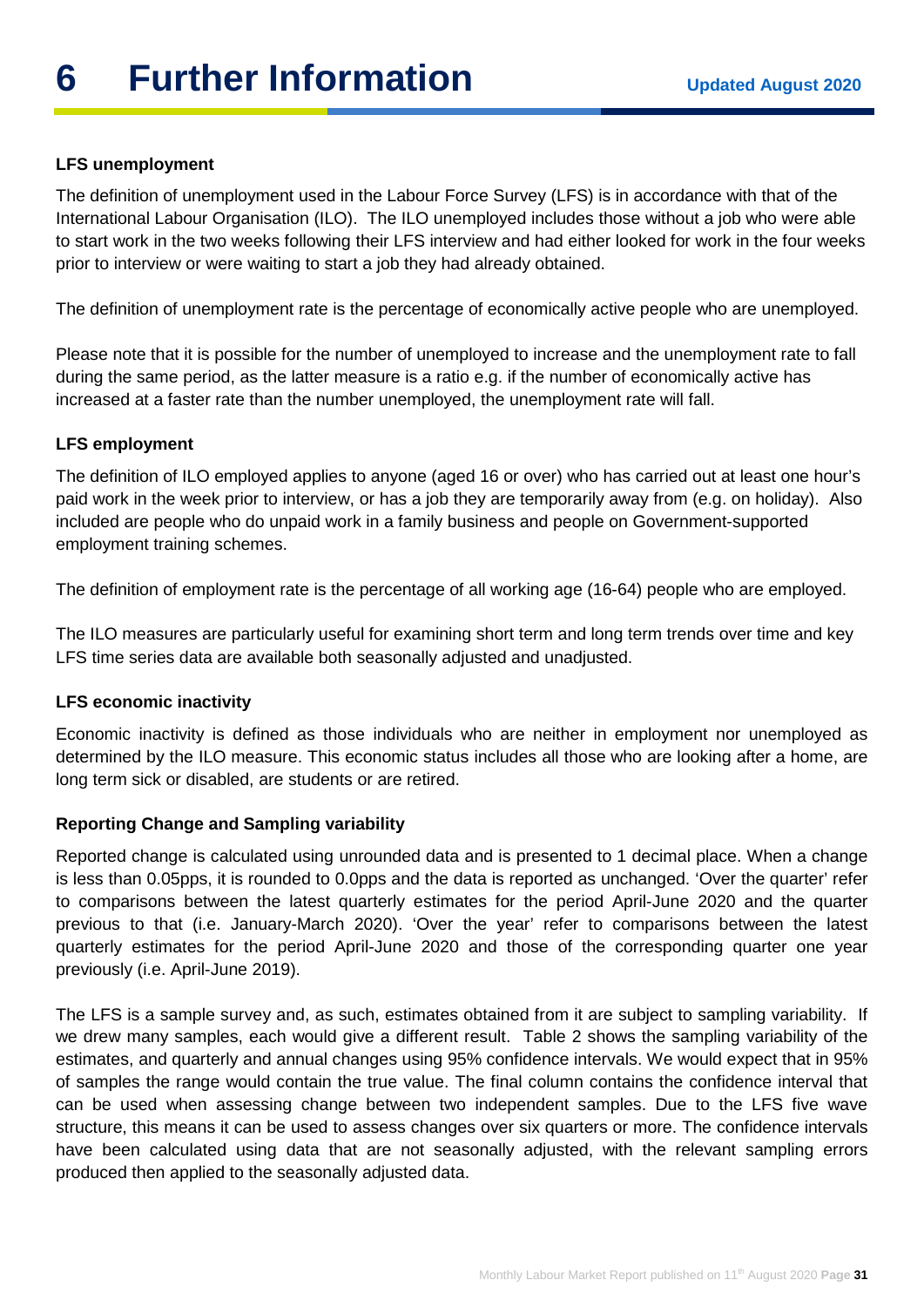If the 'quarterly or annual change' of an estimate is larger than the 'confidence interval around the change', the change is statistically significant. If none of the reported changes over the year or the quarter were statistically significant, then the recorded changes did not exceed the variability expected from a sample survey of this size.

#### **Table 2: Sampling variability of labour market estimates**

| April-June 2020                          | <b>Estimate</b> | Confidence<br>interval<br>around<br>estimate | Change<br>over<br>quarter | <b>Confidence</b><br>interval<br>around<br>quarterly<br>change | Change<br>over year | <b>Confidence</b><br>interval around<br>annual change | <b>Confidence</b><br>interval<br>around<br>change |
|------------------------------------------|-----------------|----------------------------------------------|---------------------------|----------------------------------------------------------------|---------------------|-------------------------------------------------------|---------------------------------------------------|
|                                          |                 |                                              |                           |                                                                |                     |                                                       |                                                   |
| Unemployment <sup>1</sup>                | 22,000          | $+/-6,000$                                   | 1,000                     | $+/-5,000$                                                     | $-6,000$            | $+/-8,000$                                            | $+/-8,000$                                        |
| Employment <sup>2</sup>                  | 870,000         | $+/-21,000$                                  | $-7,000$                  | $+/-16,000$                                                    | $-4,000$            | $+/-26,000$                                           | $+/-29,000$                                       |
| Economically<br>inactive <sup>2</sup>    | 583,000         | $+/-21,000$                                  | 8,000                     | $+/-16,000$                                                    | 16,000              | $+/-26,000$                                           | $+/-28,000$                                       |
| Unemployment<br>rate <sup>1</sup>        | 2.5%            | $+/-0.6$ pps                                 | 0.1pps                    | $+/-0.5$ pps                                                   | $-0.6$ pps          | $+/-0.8$ pps                                          | $+/-0.9$ pps                                      |
| Employment rate <sup>2</sup>             | 71.7%           | $+/-1.7$ pps                                 | $-0.7$ pps                | $+/-1.2$ pps                                                   | $-0.4$ pps          | $+/-2.1$ pps                                          | $+/-2.3$ pps                                      |
| Economic<br>inactivity rate <sup>2</sup> | 26.4%           | $+/-1.6$ pps                                 | 0.6pps                    | $+/-1.2$ pps                                                   | 0.9pps              | $+/-2.0$ pps                                          | $+/-2.2$ pps                                      |

1 People aged 16 and over. Unemployment rate = total unemployed as a proportion of the economically active.

<sup>2</sup> Levels for all persons aged 16 and over, rates for working age (16-64).

**Please see link for further LFS notes and definitions:** [LFS Background Information](https://www.nisra.gov.uk/publications/background-information-lfs)

#### **Response Rates – Updated quarterly (last updated 11/08/2020)**

The total eligible sample for the April-June 2020 LFS consisted of 4,262 addresses (1,278 chosen at random from the Land and Property Services (LPS) list of domestic properties and 2,984 carried forward from the previous quarter). A random start, fixed interval sampling technique of the addresses, which are ordered by Council Area and Ward, is used. This ensures a proportional representation across the Council Areas in Northern Ireland.

Only private household addresses were eligible, since the LFS is a survey of the private household population. Every selected address is interviewed on five successive occasions, such that in any one quarter, a fifth of the sample will be receiving their first interview, one fifth their second and so on, with one fifth receiving their fifth and final interview. This results in an 80% sample overlap between quarters.

#### **Table 3: Response rates, April-June 2020**

| Fully and partially responding | 2,013 |
|--------------------------------|-------|
| Eligible sample                | 4,262 |
| Response rate (%)              | 47.2% |

\*Of the addresses sampled, a small number contained more than one household and some contained households which moved during the quarter. Residents in NHS hospital accommodation (formerly called nurses' homes) and students living in halls of residence or boarding schools are included to improve the coverage of young people.

#### **LFS Comparisons**

Estimates of employment, unemployment, and economic inactivity are derived from the LFS. The most robust estimates of short-term movements in these estimates are obtained by comparing the estimates over separate three month periods. For example, estimates relating to April-June 2020 should be compared

**Download in excel**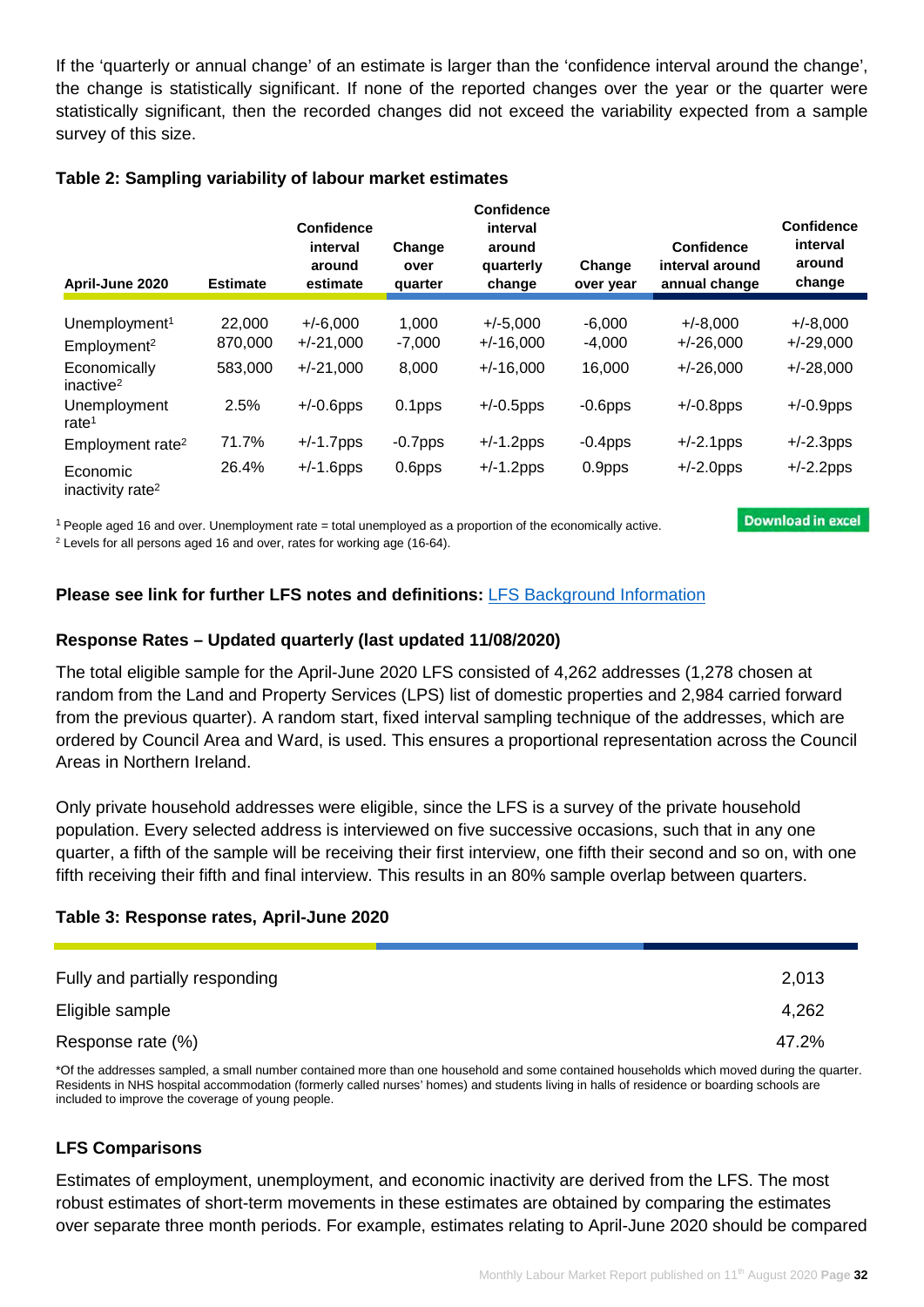with the estimates for January-March 2020. This provides a more robust estimate than comparing with the estimates for March-May 2020, as the April and May data are included within both estimates. Effectively, observed differences are those between the individual months of March 2020 and June 2020. The LFS is sampled such that it is representative of the NI population over a three month period, not for a single month period.

#### **Seasonal adjustment**

All estimates discussed in this Statistical Bulletin are seasonally adjusted unless otherwise stated. Like many economic indicators, the labour market is affected by factors that tend to occur at around the same time every year, for example, school leavers entering the labour market in July and whether Easter falls in March or April. To compare over months or quarters, the data are seasonally adjusted to remove the effects of seasonal factors and the arrangement of the calendar.

#### **Thresholds**

Thresholds are used to determine whether LFS data are suitably robust for publication. The threshold used for the quarterly LFS datasets is 8,000. As such, data below 8,000 are suppressed. As part of an ongoing programme of work, quality parameters for release are being updated. In section 2, estimates for youth unemployment and long term unemployment have been included for the April-June 2020 quarter in the report however have not yet been made available in the accompanying tables.

#### **LFS revisions**

Estimates derived from the Labour Force Survey (including estimates of employment, unemployment and economic inactivity) are calculated using 2016 based population projections and the 2017 mid-year population estimates. LFS microdata are routinely revised to incorporate the latest population estimates. The latest revisions were published in February 2019 and affect LFS data from the period June-August 2011 onwards. In addition, data from November-January 2018 onwards also reflects a boost to the LFS sample that has been rolled out from January 2018 beginning with wave 1 and was fully implemented through all 5 waves by April-June 2019. To illustrate this boost in sample size, the November-January 2017 eligible sample was 2,394 (with 1,517 of those fully or partially responding), while the December-February 2020 sample size was 3,846 (with 2,773 of those fully or partially responding). More information on the increased sample size is available in a [separate paper.](https://www.nisra.gov.uk/publications/background-information-lfs)

A review of seasonal adjustment methodology also took place in February 2019 and affected seasonally adjusted data from June-August 2011 onwards. The majority of revisions to the unemployment rate fell within  $+/-0.1$  percentage points and the largest revision was  $-0.3$ pps; the working age employment rate mostly fell within +/- 0.1 percentage points and the largest revision was 1.0pps. More information on the revision policy concerning labour market statistics can be found through the following link: [Labour market](https://www.ons.gov.uk/methodology/methodologytopicsandstatisticalconcepts/revisions/revisionspoliciesforlabourmarketstatistics)  [statistics revisions policy](https://www.ons.gov.uk/methodology/methodologytopicsandstatisticalconcepts/revisions/revisionspoliciesforlabourmarketstatistics) 

#### **Data collection changes due to COVID-19**

Data collection methods for the Labour Force Survey changed in March 2020 with the suspension of all face-to-face household interviews. From April, all face-to-face interviews have been replaced by telephone interviews and this is the first quarter of data where all interviews were conducted by telephone. In addition, from April, an online Labour Market Survey has been rolled out, designed to capture key labour market variables and to supplement main Labour Force Survey data.

For further information on the impacts of COVID-19 to collection and production of statistics see the [COVID-19 and the production of statistics](https://www.nisra.gov.uk/news/covid-19-and-production-statistics) section on the NISRA website and an [ONS Statement](https://www.ons.gov.uk/news/statementsandletters/ensuringthebestpossibleinformationduringcovid19throughsafedatacollection) on ensuring the best possible information during COVID-19 through safe data collection.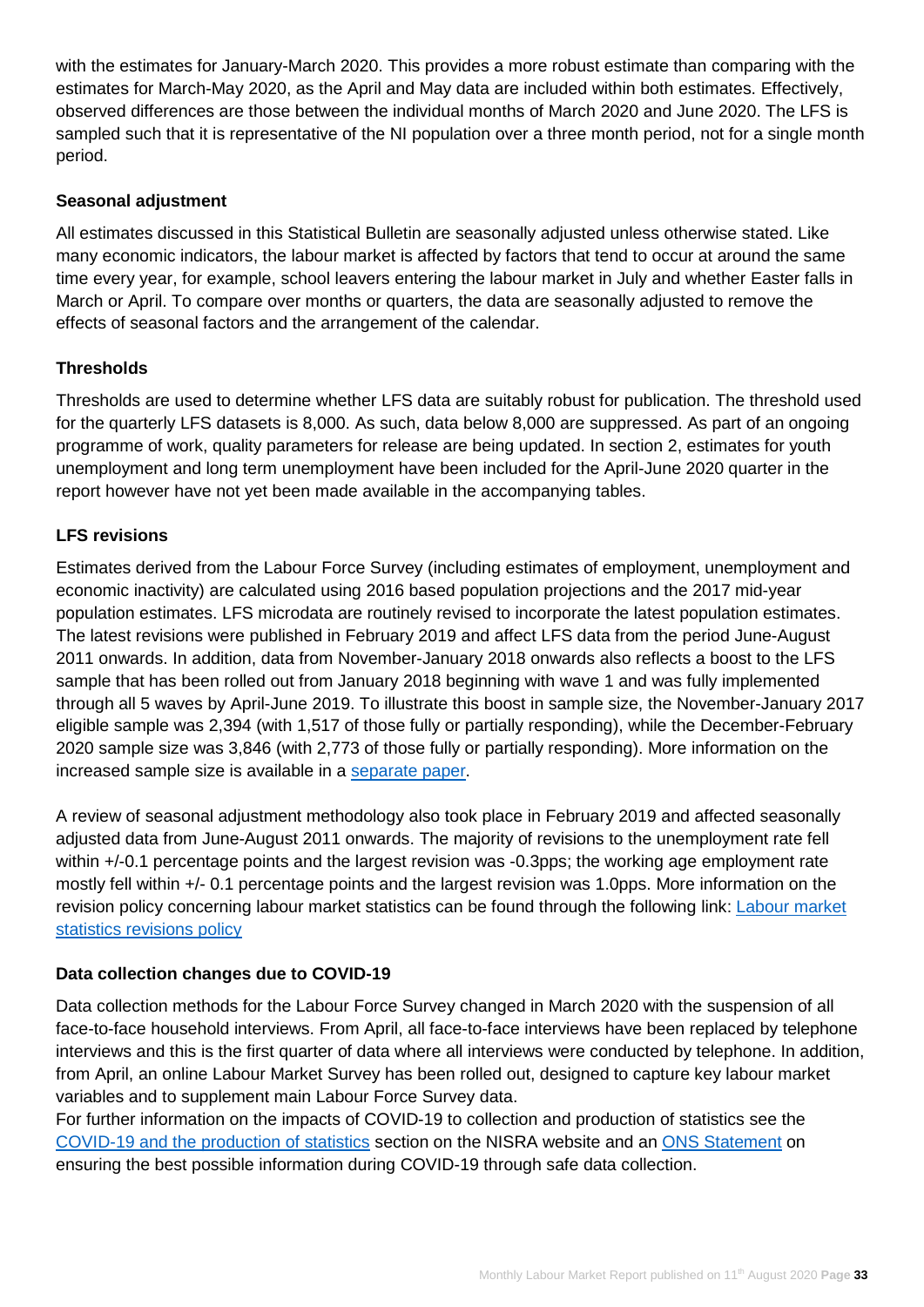#### **Temporary change in release time**

Due to a change in ONS release and briefing practices in light of COVID-19, from April NISRA market sensitive statistics are released at 7am and not the standard release of 9.30am. NISRA requested the temporary change in time from the Office for Statistics Regulation. Correspondence between NISRA and OSR is available on the [OSR website,](https://uksa.statisticsauthority.gov.uk/correspondence/ed-humpherson-letter-to-sir-ian-diamond-regarding-changes-to-publishing-times-for-market-sensitive-releases/) and more detail on the change in ONS practices is available on the [ONS website.](https://www.ons.gov.uk/news/statementsandletters/changestopublicationtimesformarketsensitivestatistics)

#### **Experimental Claimant Count (Jobseekers Allowance claimants plus some out-of-work Universal Credit claimants)**

In March 2018, the NI JSA-only claimant count was replaced by an experimental measure based on JSA claimants plus out-of-work UC claimants who were claiming principally for the reason of being unemployed. The measure is categorised as experimental as the statistics are in the testing phase and not yet fully developed. ONS have produced a useful ['Guide to Experimental Statistics'](https://www.ons.gov.uk/methodology/methodologytopicsandstatisticalconcepts/guidetoexperimentalstatistics) and an FAQ document explaining the difference between the two measures is available on the [NISRA website.](https://www.nisra.gov.uk/news/changes-claimant-count)

Additional data tables are published on the [NISRA](https://www.nisra.gov.uk/statistics/labour-market-and-social-welfare/claimant-count) website and counts are available from [NOMIS.](https://www.nomisweb.co.uk/)

#### **Claimant count correction note**

A number of claims across the UK to the UC element of the Claimant Count were coded to incorrect locations for data relating to December 2018 to November 2019. This has been corrected for December 2019 onwards, but previous periods remain affected. The impact of the revision on NI for December 2019 was an increase of fewer than 1,000 cases.

#### **Claimant count revisions**

April, May and June 2020 counts have been revised. Seasonally adjusted estimates are revised on a regular basis. Each month the previous estimate is revised in line with the current seasonal adjustment model, giving the best estimate of change for the latest period. During the Covid-19 outbreak the seasonal adjustment parameters for the Claimant Count will be under constant review and may result in revisions to the seasonally adjusted Claimant Count. Further details and previous seasonal adjustment revisions are available from the change to claimant count measure in NI website.

#### **Redundancy Legal Requirements**

Under the Employment Rights (Northern Ireland) Order 1996 (amended 8 October 2006), companies are only legally required to notify the Department of impending redundancies of 20 or more employees. Companies who propose less than 20 redundancies are not included in the statistics, so there is likely to be an undercount.

#### **Annual Survey of Hours and Earnings (ASHE)**

Please note, changes in NI earnings over the year and relative to the UK can be influenced by a range of factors including the timing of pay settlements, the extent of overtime and differences in the composition of the workforce. As ASHE is a sample survey, results are also subject to an associated level of sampling variability. Further information is available at: [Northern Ireland Annual Survey of Hours and Earnings](https://www.nisra.gov.uk/statistics/labour-market-and-social-welfare/annual-survey-hours-and-earnings)

#### **HMRC PAYE**

[Experimental](https://www.ons.gov.uk/methodology/methodologytopicsandstatisticalconcepts/guidetoexperimentalstatistics) Statistics on earnings from HM Revenue and Customs' (HMRC's) Pay As You Earn (PAYE) Real Time Information (RTI) system are included in Section 5. HMRC PAYE RTI is the system employers use to take Income Tax and National Insurance contributions before they pay wages to employees. Data in section 5 relate to employees paid by employers only, and do not include self-employment income or income from pensions, property rental or investments. Data are based on where employees live and not the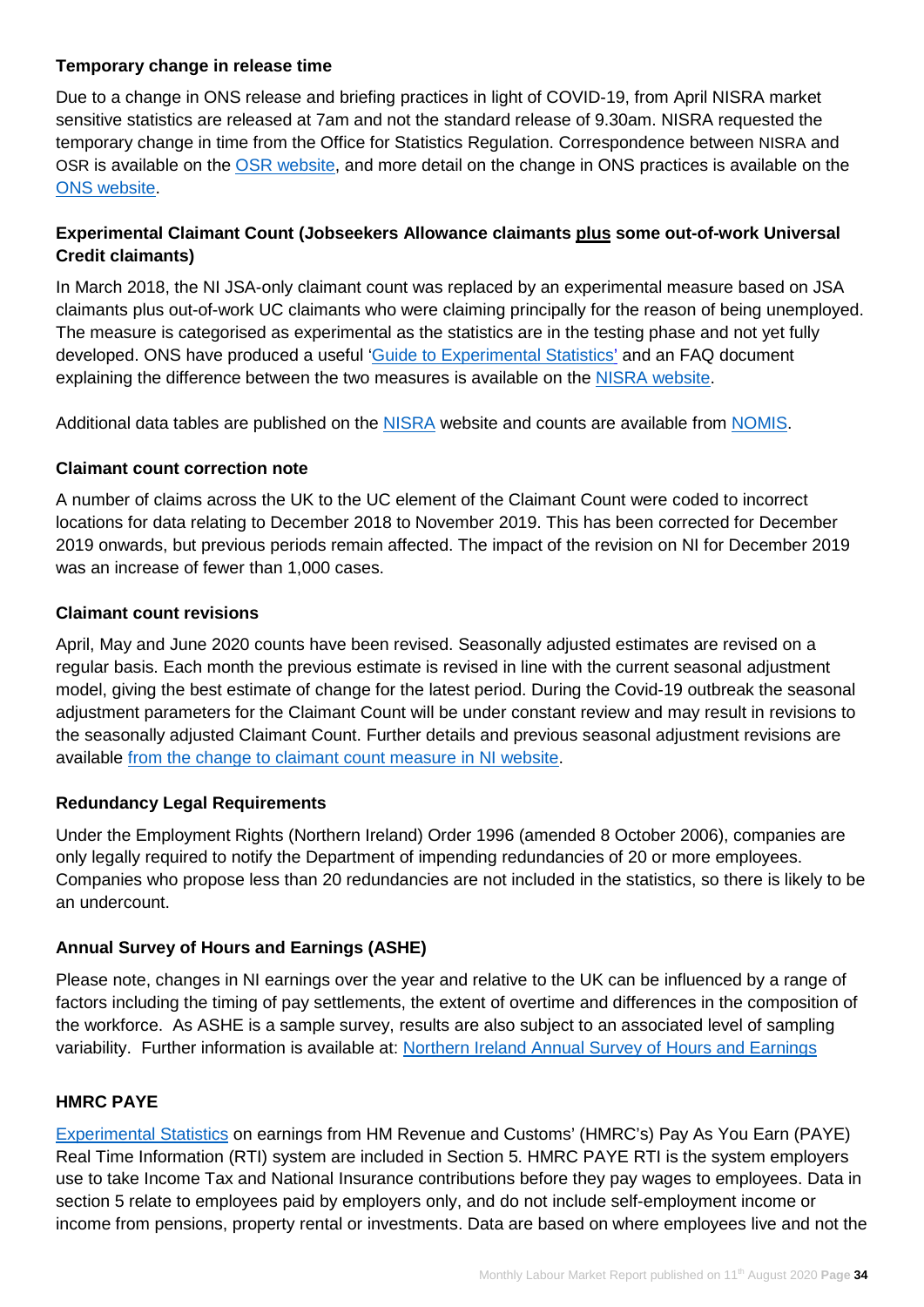location of their place of work within the UK. Data are seasonally adjusted but not adjusted for inflation. The HMRC PAYE covers the whole population rather than a sample of employees or companies. The data are classed as [Experimental Statistics](https://www.ons.gov.uk/methodology/methodologytopicsandstatisticalconcepts/guidetoexperimentalstatistics) as the methodologies used to produce the statistics are still in their development phase. As a result, the series are subject to revisions. Background information including the methodology used to compile the statistics, strengths and limitation and a comparison with other labour market sources is available on the [ONS website.](https://www.ons.gov.uk/news/statementsandletters/changestopublicationtimesformarketsensitivestatistics)

#### **Quarterly Employment Survey (QES)**

All QES data contained in the LMR are adjusted for seasonality. The seasonally adjusted series started in 2005. Public sector and private sector series are seasonally adjusted separately to the industry breakdowns. As such, the two series may differ at the NI level.

#### **QES Revisions**

QES estimates are revised quarterly to reflect the latest information provided to the Department by employers. The December 2019 seasonally adjusted estimate first published in March 2020 has subsequently been revised down 0.5%. For further details of QES revisions please see the following link: [QES Revisions](https://www.nisra.gov.uk/publications/quarterly-employment-survey-revisions)

#### *The Northern Ireland Statistics and Research Agency wishes to thank the participating households and businesses for their co-operation in agreeing to take part in the surveys and for facilitating the collection of the relevant data. For further information contact:*

Sarah Fyffe Economic & Labour Market Statistics Branch Floor 1 Colby House Stranmillis Court BT9 5RR

Tel: (028) 905 29449 Email: [LFS@finance-ni.gov.uk](mailto:LFS@finance-ni.gov.uk) Web: [Labour Force Survey](https://www.nisra.gov.uk/statistics/labour-market-and-social-welfare/labour-force-survey) Twitter: [@NISRA](https://twitter.com/ELMSNISRA)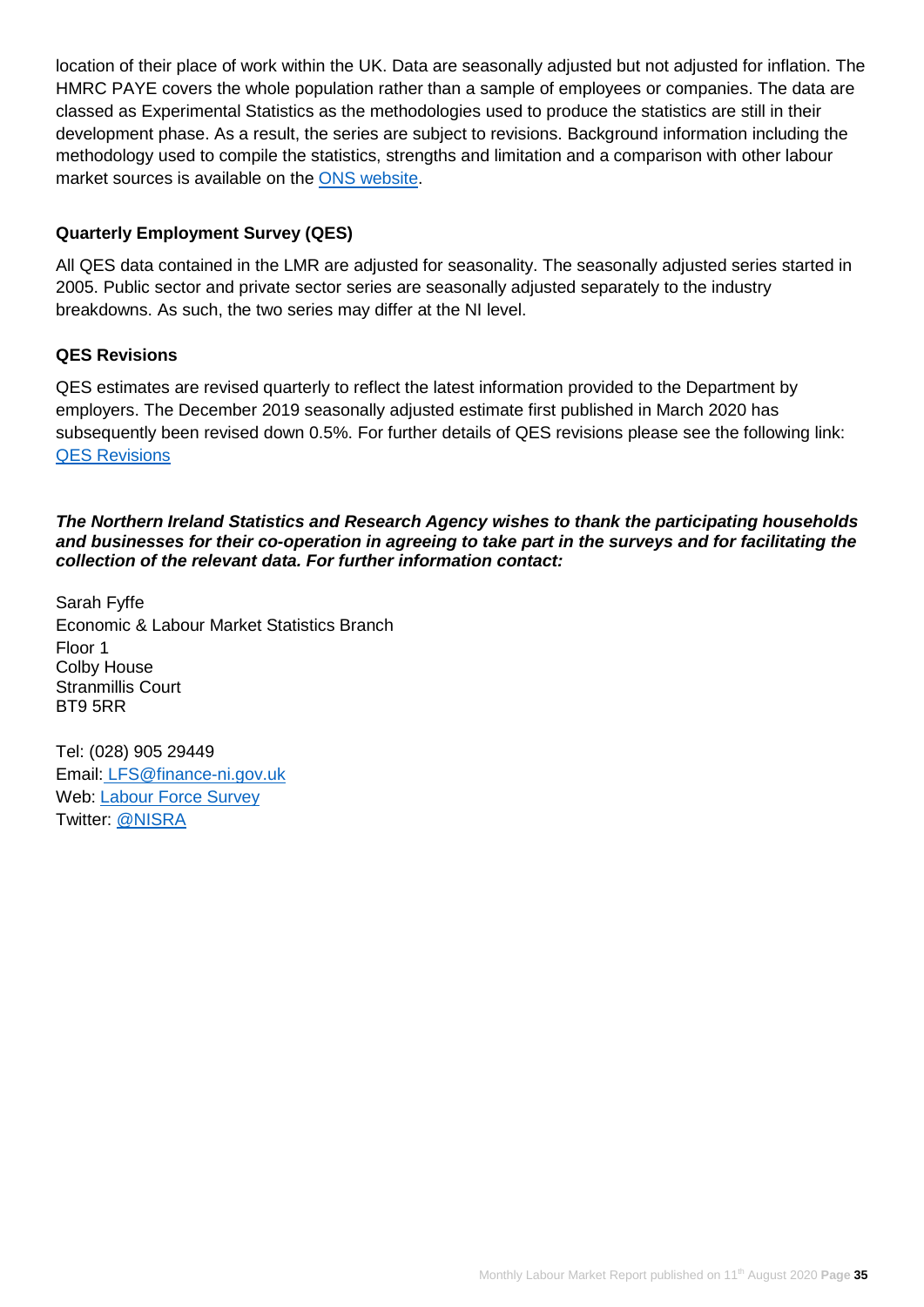## **7 Index of Web Tables**

### **Table No. Title**

#### **Labour Force Survey**

#### **Labour Market Status**

- [2.1 Labour Market Structure Seasonally Adjusted](https://www.nisra.gov.uk/publications/labour-force-survey-tables-august-2020)
- [2.2 Labour Market Structure](https://www.nisra.gov.uk/publications/labour-force-survey-tables-august-2020)
- [2.3 Economic Activity by Age](https://www.nisra.gov.uk/publications/labour-force-survey-tables-august-2020) Including Rates
- [2.4 Economic Inactivity Reasons 16-64](https://www.nisra.gov.uk/publications/labour-force-survey-tables-august-2020)
- [2.5 Economically Inactive Who Want Work](https://www.nisra.gov.uk/publications/labour-force-survey-tables-august-2020) 16-64
- [2.6 Economically Inactive Who Do Not Want Work](https://www.nisra.gov.uk/publications/labour-force-survey-tables-august-2020) 16-64
- [2.7 Economically Inactive by Age](https://www.nisra.gov.uk/publications/labour-force-survey-tables-august-2020) Including Rates
- [2.8 Employment by Category](https://www.nisra.gov.uk/publications/labour-force-survey-tables-august-2020)
- [2.9 Actual Weekly Hours of Work](https://www.nisra.gov.uk/publications/labour-force-survey-tables-august-2020)
- [2.10 Employment by Age](https://www.nisra.gov.uk/publications/labour-force-survey-tables-august-2020) Including Rates
- [2.11 Unemployment by Age](https://www.nisra.gov.uk/publications/labour-force-survey-tables-august-2020)
- [2.12 Unemployment by Duration](https://www.nisra.gov.uk/publications/labour-force-survey-tables-august-2020) of Employment
- [2.13 International Comparisons of Unemployment](https://www.nisra.gov.uk/publications/labour-force-survey-tables-august-2020)

#### **Labour Market Status – Updated quarterly –** *last updated 11.08.20*

- [2.15 Employment by age](https://www.nisra.gov.uk/publications/quarterly-labour-force-survey-tables-august-2020)
- [2.16 Females working part-time by reason](https://www.nisra.gov.uk/publications/quarterly-labour-force-survey-tables-august-2020)
- [2.17 Employment by industry section](https://www.nisra.gov.uk/publications/quarterly-labour-force-survey-tables-august-2020)
- [2.18 Employment by occupation](https://www.nisra.gov.uk/publications/quarterly-labour-force-survey-tables-august-2020)
- [2.19 Employment by sex and local government district](https://www.nisra.gov.uk/publications/quarterly-labour-force-survey-tables-august-2020)
- [2.20 Economic activity by sex and local government district](https://www.nisra.gov.uk/publications/quarterly-labour-force-survey-tables-august-2020)
- [2.21 Economic inactivity by sex](https://www.nisra.gov.uk/publications/quarterly-labour-force-survey-tables-august-2020)
- [2.22 Economically inactive](https://www.nisra.gov.uk/publications/quarterly-labour-force-survey-tables-august-2020) by age
- [2.23 Economic inactivity](https://www.nisra.gov.uk/publications/quarterly-labour-force-survey-tables-august-2020) by reason
- [2.24 Economic inactivity by local government district](https://www.nisra.gov.uk/publications/quarterly-labour-force-survey-tables-august-2020)
- [2.25 Self-employment by sex](https://www.nisra.gov.uk/publications/quarterly-labour-force-survey-tables-august-2020)
- [2.26 Self-employment by age group](https://www.nisra.gov.uk/publications/quarterly-labour-force-survey-tables-august-2020)
- [2.27 Highest qualification of the self-employed and those in employment](https://www.nisra.gov.uk/publications/quarterly-labour-force-survey-tables-august-2020)
- [2.28 Self-employed persons by industry section](https://www.nisra.gov.uk/publications/quarterly-labour-force-survey-tables-august-2020)
- [2.29 Self-employed persons by occupation](https://www.nisra.gov.uk/publications/quarterly-labour-force-survey-tables-august-2020)

#### **Education and Training –** *last updated 11.08.20*

- [2.31 Highest qualification by labour market status](https://www.nisra.gov.uk/publications/quarterly-labour-force-survey-tables-august-2020)
- [2.32 Employees receiving job-related training by age group](https://www.nisra.gov.uk/publications/quarterly-labour-force-survey-tables-august-2020)

#### **Disability and the Labour Market –** *last updated 11.08.20*

- [2.33 Disability by age and sex](https://www.nisra.gov.uk/publications/quarterly-labour-force-survey-tables-august-2020)
- [2.34 Highest qualification of persons with or without a disability](https://www.nisra.gov.uk/publications/quarterly-labour-force-survey-tables-august-2020)
- [2.35 Labour market status of persons with or without a disability](https://www.nisra.gov.uk/publications/quarterly-labour-force-survey-tables-august-2020)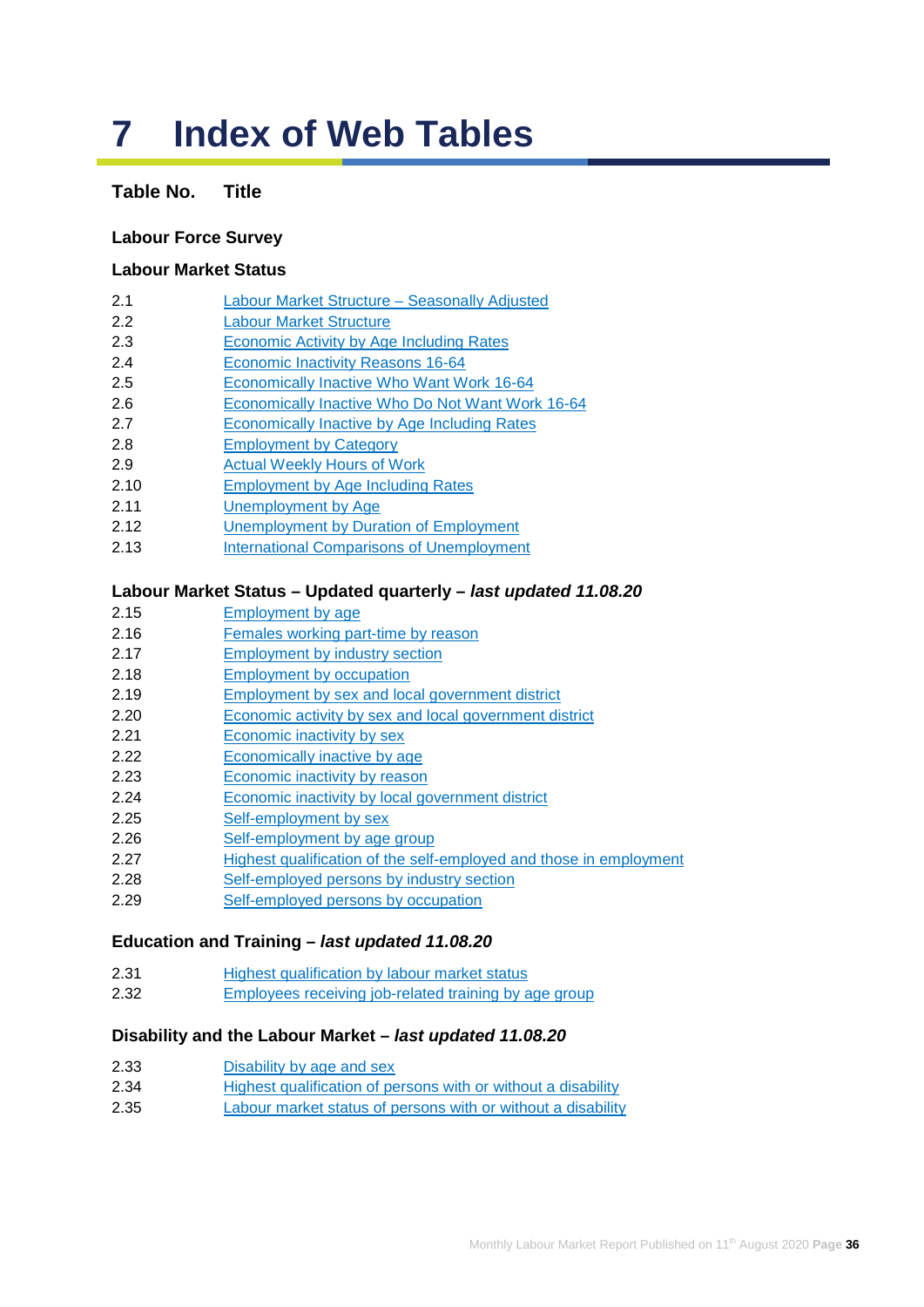#### **Graduates –** *last updated 11.08.20*

- [2.36 Number of NI graduates](https://www.nisra.gov.uk/publications/quarterly-labour-force-survey-tables-august-2020)
- [2.37 Number of graduates by age](https://www.nisra.gov.uk/publications/quarterly-labour-force-survey-tables-august-2020)
- [2.39 Occupational groups for graduates and non-graduates](https://www.nisra.gov.uk/publications/quarterly-labour-force-survey-tables-august-2020)

#### **Not in Education, Employment or Training (NEET) –** *last updated 28.05.20*

- [2.40 Not in Education Employment](https://www.nisra.gov.uk/publications/quarterly-labour-force-survey-tables-may-2020) or Training (NEET) 16-24
- [2.41 Labour Market status of young people aged 16-24](https://www.nisra.gov.uk/publications/quarterly-labour-force-survey-tables-may-2020)
- [2.42 NEET rate by UK country](https://www.nisra.gov.uk/publications/quarterly-labour-force-survey-tables-may-2020) 16-24

#### **Households –** *last updated 03.06.20*

| 2.43 | Household type NI and UK |  |
|------|--------------------------|--|
|      |                          |  |

- [2.44 Households by combined labour market status of household members](https://www.nisra.gov.uk/publications/quarterly-labour-force-survey-tables-may-2020)
- [2.45 Economic activity rates for females 16-64 by number of dependent children](https://www.nisra.gov.uk/publications/quarterly-labour-force-survey-tables-may-2020)
- [2.46 Economic activity rates for females 16-64 with and without dependent children by age](https://www.nisra.gov.uk/publications/quarterly-labour-force-survey-tables-may-2020)
- [2.47 Economic activity rates for females 16-64 by age of youngest dependent child](https://www.nisra.gov.uk/publications/quarterly-labour-force-survey-tables-may-2020)

#### **[Claimant Count \(Experimental\)](https://www.nisra.gov.uk/publications/claimant-count-tables)**

- [3.1 Headline Time Series](https://www.nisra.gov.uk/publications/claimant-count-tables)
- [3.2 Age Breakdown](https://www.nisra.gov.uk/publications/claimant-count-tables)
- [3.3 Geographical Breakdown](https://www.nisra.gov.uk/publications/claimant-count-tables)
	- a. [Local Government District](https://www.nisra.gov.uk/publications/claimant-count-tables) (new 11 councils)
	- b. [Local Government District \(old 26 councils\)](https://www.nisra.gov.uk/publications/claimant-count-tables)
	- c. [Parliamentary Constituency Area](https://www.nisra.gov.uk/publications/claimant-count-tables)
	- d. [Travel-to-work Area](https://www.nisra.gov.uk/publications/claimant-count-tables)
	- e. [Ward](https://www.nisra.gov.uk/publications/claimant-count-tables)

#### **[Redundancies](https://www.nisra.gov.uk/publications/redundancy-tables)**

- [4.1 Council Area](https://www.nisra.gov.uk/publications/redundancy-tables)
- [4.2 Parliamentary Constituency](https://www.nisra.gov.uk/publications/redundancy-tables)
- [4.3 Travel-to-Work Area](https://www.nisra.gov.uk/publications/redundancy-tables)
- [4.4 Standard Industrial Classification](https://www.nisra.gov.uk/publications/redundancy-tables)

#### **Quarterly Employment Survey –** *last updated 16.06.2020*

| 5.1              | Northern Ireland Seasonally Adjusted Employee Jobs by Gender - March 2020      |
|------------------|--------------------------------------------------------------------------------|
| 5.2              | Northern Ireland Seasonally Adjusted Employee Jobs by Industry Section March   |
|                  | 2005 – March 2020                                                              |
| 5.3              | Northern Ireland Unadjusted Employee Jobs by Industry Section - March 2005 -   |
|                  | <b>March 2020</b>                                                              |
| 5.4              | Northern Ireland Employee Jobs (Unadjusted) by Industry Section – March 2020   |
| 5.5              | Northern Ireland Unadjusted Employee Jobs by Industry Section – March 2019,    |
|                  | December 2019 and March 2020                                                   |
| 5.5 <sub>b</sub> | Northern Ireland Seasonally Adjusted Employee Jobs by Industry Section – March |
|                  | 2019, December 2019 and March 2020                                             |
| 5.6              | Northern Ireland Unadjusted Employee Jobs by Industry Section – March 2020     |
| 5.7              | Northern Ireland Unadjusted Public Sector Jobs - March 2020                    |
| 5.8              | Northern Ireland Seasonally Adjusted Public and Private Sector Employee Jobs   |
|                  | March 2005 – March 2020                                                        |